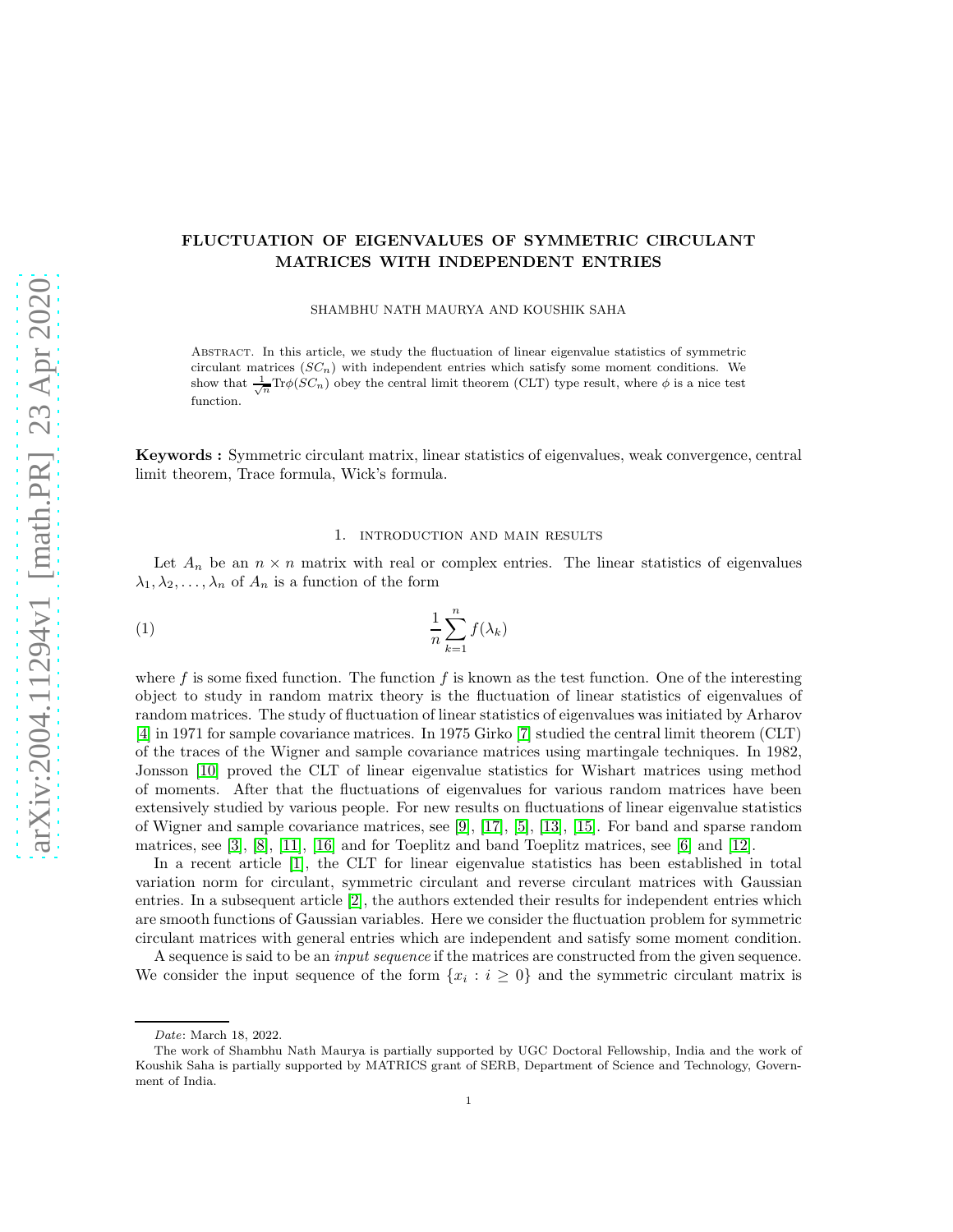defined as

$$
SC_n = \left( \begin{array}{cccccc} x_0 & x_1 & x_2 & \cdots & x_2 & x_1 \\ x_1 & x_0 & x_1 & \cdots & x_3 & x_2 \\ x_2 & x_1 & x_0 & \cdots & x_4 & x_3 \\ \vdots & \vdots & \vdots & \ddots & \vdots & \vdots \\ x_1 & x_2 & x_3 & \cdots & x_1 & x_0 \end{array} \right).
$$

For  $j = 1, 2, \ldots, n - 1$ , its  $(j + 1)$ -th row is obtained by giving its j-th row a right circular shift by one positions and the (i, j)-th element of the matrix is  $x_{\frac{n}{2}-|\frac{n}{2}-|i-j|}$ . Also note that the symmetric circulant matrix is a Toeplitz matrix with the restriction that  $x_{n-j} = x_j$ .

Now we consider linear eigenvalue statistics as defined in [\(1\)](#page-0-0) for  $SC_n$  with test function  $f(x) = x^p$ ,  $p \geq 2$ . Therefore

$$
\sum_{k=1}^{n} f(\lambda_k) = \sum_{k=1}^{n} (\lambda_k)^p = \text{Tr}(SC_n)^p,
$$

where  $\lambda_1, \lambda_2, \ldots, \lambda_n$  are the eigenvalues of  $SC_n$ . We scale and centre  $\text{Tr}(SC_n)^p$  to study its fluctuation, and define

(2) 
$$
w_p := \frac{1}{\sqrt{n}} \{ \text{Tr}(SC_n)^p - \text{E}[\text{Tr}(SC_n)^p] \}.
$$

For a given real polynomial

Then for  $p, q \geq 2$ ,

$$
Q(x) = \sum_{k=1}^{d} a_k x^k
$$

with degree d where  $d \geq 2$ , we define

(3) 
$$
w_Q := \frac{1}{\sqrt{n}} \{ \text{Tr}(Q(SC_n)) - \text{E}[\text{Tr}(Q(SC_n))] \}.
$$

Note that  $w_Q$  and  $w_p$  depends on n. But we suppress n to keep the notation simple. In our first result, we calculate the covariance between  $w_p$  and  $w_q$  as  $n \to \infty$ .

<span id="page-1-2"></span>**Theorem 1.** Suppose  $SC_n$  is the symmetric circulant matrix with independent input sequence  $\{\frac{X_i}{\sqrt{n}}\}_{i\geq 0}$  such that

<span id="page-1-0"></span>(4) 
$$
E(X_i) = 0, E(X_i^2) = 1, E(X_i^4) = E(X_1^4)
$$
 and  $\sup_{i \ge 1} E(|X_i|^k) = \alpha_k < \infty$  for  $k \ge 3$ .

<span id="page-1-1"></span>
$$
\sigma_{p,q} := \lim_{n \to \infty} \text{Cov}(w_p, w_q)
$$
\n
$$
(5)
$$
\n
$$
= \begin{cases}\n\frac{a_1}{2^{\frac{p+q-4}{2}}} (EX_1^4 - 1) + \sum_{r=2}^{\min\{\frac{p}{2},\frac{q}{2}\}} \frac{a_r}{2^{\frac{p+q-4r}{2}}} \sum_{s=0}^{2r} \binom{2r}{s}^2 s! (2r-s)! \ h_{2r}(s) & \text{if } p, q \text{ both are even,} \\
\sum_{r=0}^{\min\{\frac{p-1}{2},\frac{q-1}{2}\}} \frac{b_r}{2^{\frac{p+q-4r-2}{2}}} \sum_{s=0}^{2r+1} \binom{2r+1}{s}^2 s! (2r+1-s)! \ h_{2r+1}(s) \\
+pq \binom{p-1}{(p-1)/2} \binom{q-1}{(q-1)/2} ((p-1)/2)! ((q-1)/2)! \frac{1}{2^{\left(\frac{p+q}{2}-1\right)}} & \text{if } p, q \text{ both are odd,} \\
0 & \text{otherwise,}\n\end{cases}
$$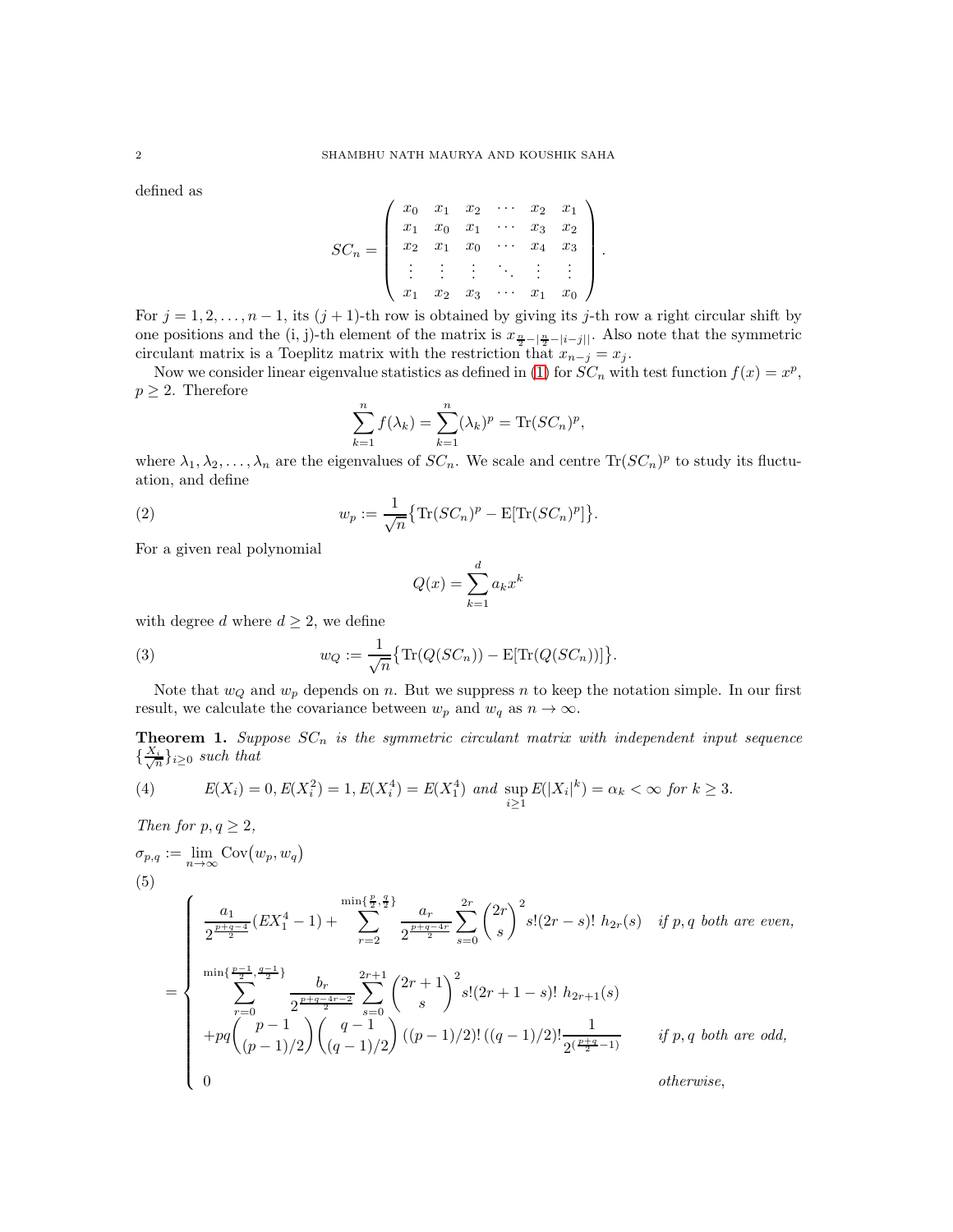where  $a_r$  and  $b_r$  are appropriate constants, will be given in proof, and  $h_d(s)$  is given as

$$
h_d(s) = \frac{1}{(d-1)!} \sum_{i=-\lceil\frac{d-s}{2}\rceil}^{\lfloor\frac{s}{2}\rfloor} \sum_{j=0}^{2i+d-s} (-1)^q {d \choose j} \left(\frac{2i+d-s-j}{2}\right)^{d-1}.
$$

If  $p = q$  then we denote  $\sigma_{p,q}$  by  $\sigma_p^2$ . In our second result, we see the fluctuation of linear eigenvalue statistics of symmetric circulant matrices with polynomial test functions.

<span id="page-2-1"></span>**Theorem 2.** Suppose input entry of  $SC_n$  is independent sequence  $\{\frac{X_i}{\sqrt{n}}\}_{i\geq 1}$  which satisfy [4.](#page-1-0) Then, as  $n \to \infty$ ,

$$
w_Q \stackrel{d}{\longrightarrow} N(0, \sigma_Q^2).
$$

In particular, for  $Q(x) = x^p$ 

$$
w_p \xrightarrow{d} N(0, \sigma_p^2),
$$

where

$$
\sigma_Q^2 = \sum_{\ell=1}^d \sum_{k=1}^d a_\ell a_k \sigma_{\ell,k}, \quad \sigma_p^2 = \sigma_{p,p}
$$

and  $\sigma_{p,q}$  is as given in [\(5\)](#page-1-1).

**Remark 3.** In the above theorems we have considered the fluctuation of  $w_p$  for  $p \ge 2$ . For  $p = 0$ ,

$$
w_0 = \frac{1}{\sqrt{n}} \{ \text{Tr}(I) - \text{E}[\text{Tr}(I)] \} = \frac{1}{\sqrt{n}} [n - n] = 0
$$

and hence it has no fluctuation. For  $p = 1$ ,

$$
w_1 = \frac{1}{\sqrt{n}} \{ \text{Tr}(SC_n) - \text{E}[\text{Tr}(SC_n)] \} = \frac{1}{\sqrt{n}} \left[ n \frac{X_0}{\sqrt{n}} - \text{E}(n \frac{X_0}{\sqrt{n}}) \right] = X_0,
$$

as  $E(X_0) = 0$ . So  $w_1$  is distributed as  $X_0$  and its distribution does not depend on n. So we ignore these two cases, for  $p = 0$  and  $p = 1$ .

In Section [2](#page-2-0) we prove Theorem [1.](#page-1-2) We derived trace formula and state some results which will be used to prove Theorem [1.](#page-1-2) In Section [3](#page-13-0) we prove Theorem [2.](#page-2-1) We use method of moments and Wick's formula to prove Theorem [2.](#page-2-1)

## 2. Proof of Theorem [1](#page-1-2)

<span id="page-2-2"></span><span id="page-2-0"></span>We first define some notation which will be used in the proof of Theorem [2.](#page-2-1) (6)

$$
A_p = \{(j_1, \ldots, j_p) : \sum_{i=1}^p \epsilon_i j_i = 0 \pmod{n}, \epsilon_i \in \{+1, -1\}, 1 \le j_1, \ldots, j_p \le \frac{n}{2}\},
$$
  

$$
\tilde{A}_k = \{(j_1, \ldots, j_k) : \sum_{i=1}^k \epsilon_i j_i = 0 \pmod{\frac{n}{2}} \text{ and } \sum_{i=1}^k \epsilon_i j_i \ne 0 \pmod{n}, \epsilon_i \in \{+1, -1\}, 1 \le j_1, \ldots, j_k \le \frac{n}{2}\},
$$
  

$$
A_p^{(k)} = \{(j_1, \ldots, j_p) \in A_p : j_1 + \cdots + j_k - j_{k+1} - \cdots - j_p = 0 \pmod{n}\},
$$
  

$$
A_p'^{(k)} = \{(j_1, \ldots, j_p) \in A_p : j_1 + \cdots + j_k - j_{k+1} - \cdots - j_p = 0 \pmod{n}, j_1 \ne \cdots \ne j_k\},
$$
  

$$
A_{p,s}^{(k)} = \{(j_1, \ldots, j_p) \in A_p : j_1 + \cdots + j_k - j_{k+1} - \cdots - j_p = sn\}.
$$

In set  $A_p$  and  $\tilde{A}_p$ , we collect  $(j_1, \ldots, j_p)$  according to their multiplicity.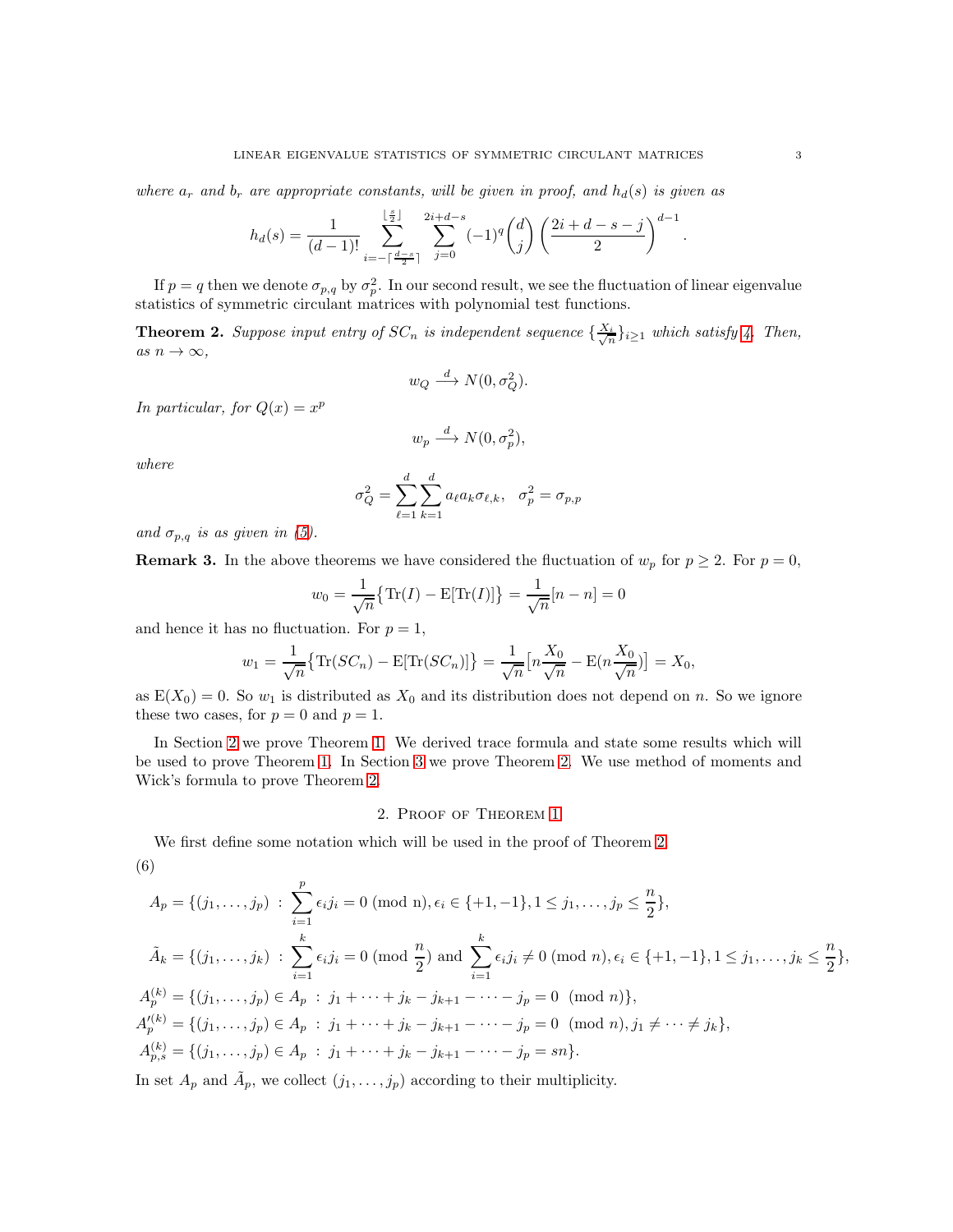Now we derive a convenient formula of trace for symmetric circulant matrices. First suppose  $n$ is odd positive integers. We write  $n/2$  instead of  $\lfloor n/2 \rfloor$ , as asymptotic is same as  $n \to \infty$ . Then

$$
\begin{split} \text{Tr}(SC_n^p) &= \sum_{\ell=0}^{n-1} \lambda_\ell^p = \sum_{\ell=0}^{n-1} \left( X_0 + 2 \sum_{j=1}^{n/2} X_j \cos(\omega_\ell j) \right)^p \\ &= \sum_{k=0}^p \binom{p}{k} X_0^{p-k} \sum_{\ell=0}^{n-1} \left( \sum_{j=1}^{n/2} X_j (e^{i\omega_\ell j} + e^{-i\omega_\ell j}) \right)^k, \end{split}
$$

where  $\omega_{\ell} = \frac{2\pi\ell}{n}$ . Since  $\sum_{\ell=0}^{n-1} e^{i\omega_{\ell}j} = 0$  for  $j \in \mathbb{Z} \setminus \{0\}$ , we have

<span id="page-3-0"></span>(7) 
$$
\text{Tr}(SC_n^p) = n \sum_{k=0}^p {p \choose \ell} X_0^{p-k} \sum_{A_k} X_{j_1} X_{j_2} \dots X_{j_k},
$$

where  $A_k$  for  $k = 1, \ldots, p$  is given by

$$
A_k := \left\{ (j_1, \ldots, j_k) : \sum_{i=1}^k \epsilon_i j_i = 0 \pmod{n}, \epsilon_i \in \{+1, -1\}, 1 \le j_1, \ldots, j_k \le \frac{n}{2} \right\}
$$

and  $A_0$  is an empty set with the understanding that the contribution from the sum corresponding to  $A_0$  is 1. Note, in  $A_k$ ,  $(j_1, \ldots, j_k)$  are collected according to their multiplicity.

Now suppose n is even positive integers. We write  $n/2$  instead of  $n/2 - 1$ , as asymptotic is same as  $n \to \infty$ . Then

$$
\begin{split} \text{Tr}(SC_n^p) &= \sum_{\ell=0}^{n-1} \lambda_\ell^p = \sum_{\ell=0}^{n-1} \left\{ X_0 + (-1)^\ell X_{\frac{n}{2}} + 2 \sum_{j=1}^{n/2} X_j \cos(\omega_\ell j) \right\}^p \\ &= \sum_{\ell=0}^{n-1} \sum_{k=0}^p \binom{p}{k} (X_0 + (-1)^\ell X_{\frac{n}{2}})^{p-k} \left\{ \sum_{j=1}^{n/2} X_j (e^{i\omega_\ell j} + e^{-i\omega_\ell j}) \right\}^k \\ &= \sum_{k=0}^p \binom{p}{k} \left\{ (X_0 + X_{\frac{n}{2}})^{p-k} \sum_{\ell=0,even}^{n-1} \left[ \sum_{j=1}^{n/2} X_j (e^{i\omega_\ell j} + e^{-i\omega_\ell j}) \right]^k \right\} \\ &+ (X_0 - X_{\frac{n}{2}})^{p-k} \sum_{\ell=0,odd}^{n-1} \left[ \sum_{j=1}^{n/2} X_j (e^{i\omega_\ell j} + e^{-i\omega_\ell j}) \right]^k \right\}, \end{split}
$$

where  $\omega_{\ell} = \frac{2\pi\ell}{n}$ . Since we know

$$
\sum_{\ell=0,\text{even}}^{n-1} e^{i\omega_{\ell}j} = \begin{cases} \frac{n}{2} & \text{if } j=0 \pmod{\frac{n}{2}} \\ 0 & \text{if } j \neq 0 \pmod{\frac{n}{2}}, \end{cases}
$$

and

$$
\sum_{\ell=0,odd}^{n-1} e^{i\omega_{\ell}j} = \begin{cases}\n\frac{n}{2} & \text{if } j = 0 \pmod{\frac{n}{2}} \text{ and } j = 0 \pmod{n} \\
-\frac{n}{2} & \text{if } j = 0 \pmod{\frac{n}{2}} \text{ and } j \neq 0 \pmod{n} \\
0 & \text{if } j \neq 0 \pmod{\frac{n}{2}},\n\end{cases}
$$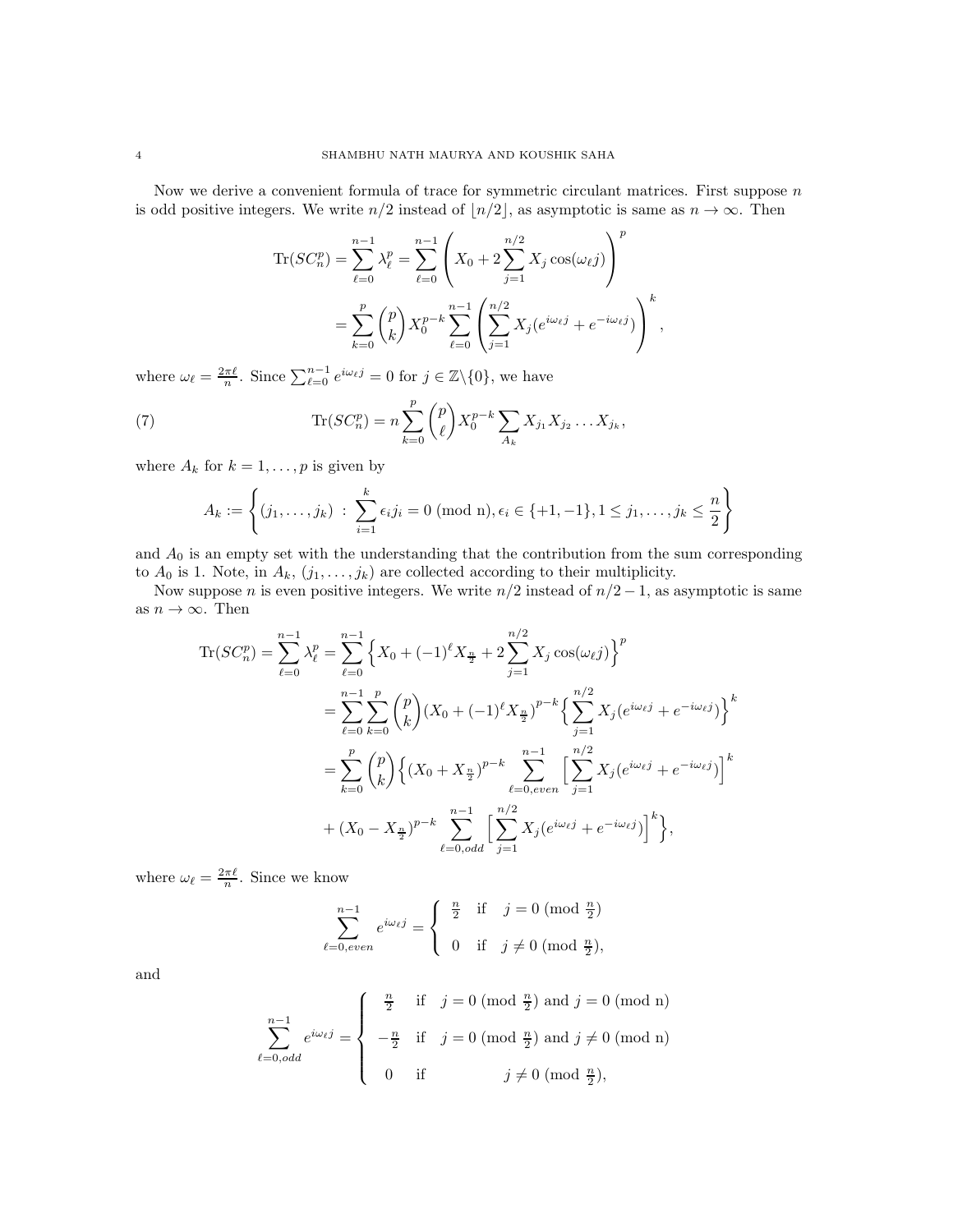Therefore from the above last two observations,  $\text{Tr}(SC_n^p)$  will be

$$
\begin{split} \text{Tr}(SC_n^p) &= \frac{n}{2} \sum_{k=0}^p \binom{p}{k} \Big[ \Big\{ (X_0 + X_{\frac{n}{2}})^{p-k} + (X_0 - X_{\frac{n}{2}})^{p-k} \Big\} \sum_{A_k} X_{j_1} X_{j_2} \dots X_{j_k} \\ &+ \Big\{ (X_0 + X_{\frac{n}{2}})^{p-k} - (X_0 - X_{\frac{n}{2}})^{p-k} \Big\} \sum_{\tilde{A}_k} X_{j_1} X_{j_2} \dots X_{j_k} \Big] \\ \text{(8)} \qquad &= \frac{n}{2} \sum_{k=0}^p \binom{p}{k} \Big[ Y_k \sum_{A_k} X_{J_k} + \tilde{Y}_k \sum_{\tilde{A}_k} X_{J_k} \Big], \text{ say} \end{split}
$$

<span id="page-4-1"></span>where for each  $k = 0, 1, 2, \ldots, p$ ,  $A_k$  is same as  $A_k$  of n odd case and  $\tilde{A}_k$  for  $k = 1, \ldots, p$  is given by

$$
\tilde{A}_k := \left\{ (j_1, \ldots, j_k) \; : \; \sum_{i=1}^k \epsilon_i j_i = 0 \; (\text{mod } \frac{n}{2}) \text{ and } \sum_{i=1}^k \epsilon_i j_i \neq 0 \; (\text{mod } n), \epsilon_i \in \{+1, -1\}, 1 \leq j_1, \ldots, j_k \leq \frac{n}{2} \right\}.
$$

Here note that  $\tilde{A}_0$  is an empty set with the understanding that the contribution from the sum corresponding to  $\tilde{A}_0$  is 1 and in  $\tilde{A}_k$ ,  $(j_1, \ldots, j_k)$  are collected according to their multiplicity. Also

$$
Y_k = (X_0 + X_{\frac{n}{2}})^{p-k} + (X_0 - X_{\frac{n}{2}})^{p-k}, \tilde{Y}_k = (X_0 + X_{\frac{n}{2}})^{p-k} - (X_0 - X_{\frac{n}{2}})^{p-k}
$$
  

$$
X_{J_k} = X_{j_1} X_{j_2} \dots X_{j_k}.
$$

From the definition of  $A_k$  and  $\tilde{A}_k$ , observe that  $|A_k| = O(n^k-1)$ , because the entries of  $A_k$  has one constraint, whereas  $|\tilde{A}_k| = O(n^{k-2})$ , because the entries of  $\tilde{A}_k$  has two constraints. Therefore

$$
|\tilde{A}_k| < |A_k|.
$$

<span id="page-4-2"></span>(9)

The following result will be used in the proof of Theorem [1.](#page-1-2)

<span id="page-4-0"></span>**Result 4.** Suppose  $|A_{p,s}|$  denotes the cardinality of  $A_{p,s}$ . Then

<span id="page-4-3"></span>
$$
h_p(k) := \lim_{n \to \infty} \frac{|A_p^{(k)}|}{n^{p-1}} = \frac{1}{(p-1)!} \sum_{s=-\lceil \frac{p-k}{2} \rceil}^{\lfloor \frac{k}{2} \rfloor} \sum_{q=0}^{2s+p-k} (-1)^q {p \choose q} \left( \frac{2s+p-k-q}{2} \right)^{p-1},
$$

where  $\lceil x \rceil$  denotes the smallest integer not less than x.

For the proof of Result [4,](#page-4-0) we refer to [\[1,](#page-17-2) Lemma 14]. Now for a given vector  $(j_1, j_2, \ldots, j_p)$ , we define a term called opposite sign pair matched elements of the vector.

**Definition 5.** Suppose  $(j_1, j_2, \ldots, j_p) \in A_p$ . We say  $j_k, j_\ell$  is opposite sign pair matched, if  $\epsilon_k$  and  $\epsilon_\ell$  corresponding to  $j_k$  and  $j_\ell$ , respectively, are of opposite sign and  $j_k = j_\ell$ , where  $\epsilon_k$  and  $\epsilon_\ell$  are corresponds to [\(6\)](#page-2-2). For example; In  $(2,3,5,2)$ , entry 2 is *opposite sign pair matched*, if  $\epsilon_1 = 1$  and  $\epsilon_4 = -1$  or  $\epsilon_1 = -1$  and  $\epsilon_4 = 1$  whereas if  $\epsilon_1 = \epsilon_4 = 1$  or  $\epsilon_1 = \epsilon_4 = -1$ , then 2 is not *opposite* sign pair matched. Similarly, we can also define opposite sign pair matched elements of  $\tilde{A}_p$ . We shall call, vector  $(j_1, j_2, \ldots, j_p)$  is *opposite sign pair matched*, if all the entries of  $(j_1, j_2, \ldots, j_p)$  are opposite sign pair matched.

Observe that, if  $(j_1, j_2, \ldots, j_p) \in A_p$ , that is,  $\sum_{i=1}^p \epsilon_i j_i = 0 \pmod{n}$  and each entry of  $\{j_1, j_2, \ldots, j_p\}$ has multiplicity greater than or equal to two. Then the maximum number of free variable in  $(j_1, j_2, \ldots, j_p)$  will be  $\frac{p}{2}$  only when p is even and  $(j_1, j_2, \ldots, j_p)$  is opposite sign pair matched. We shall use this observation in proof of Theorem [1,](#page-1-2) for maximum contribution.

Now assuming the above Result, we proceed to prove Theorem [1.](#page-1-2) We shall use trace formula of  $SC_n$  to prove [1.](#page-1-2) Since for odd and even value of n, we have different trace formula, therefore we shall prove [1](#page-1-2) in two steps. In Step 1, we calculate limit of  $Cov(w_p, w_q)$  as  $n \to \infty$  with odd n and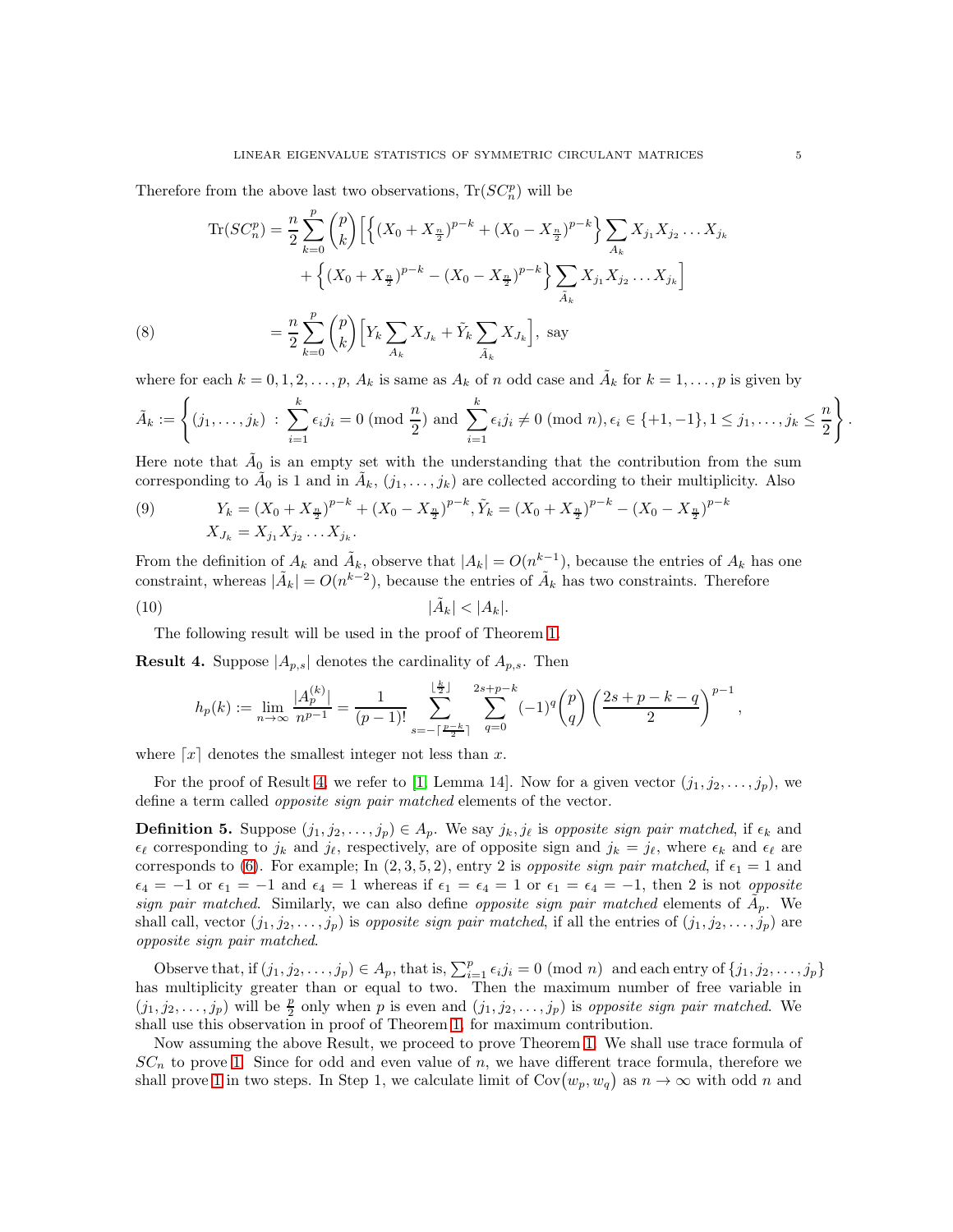in Step 2, we calculate limit of  $Cov(w_p, w_q)$  as  $n \to \infty$  with even n. We shall show that for both the cases, even and odd value of n, limit of  $Cov(w_p, w_q)$  is same.

*Proof of Theorem [1.](#page-1-2)* Since  $E(w_p) = E(w_q) = 0$ , therefore we get

$$
Cov(w_p, w_q) = E[w_p w_q] = \frac{1}{n} \Big\{ E[\text{Tr}(SC_n)^p \text{Tr}(SC_n)^q] - E[\text{Tr}(SC_n)^p] E[\text{Tr}(SC_n)^q] \Big\}.
$$

First we suppose  $Cov(w_p, w_q)$  for odd value of *n*.

**Step 1.** Suppose *n* is odd, then by the trace formula  $(7)$ , we get

$$
E[\text{Tr}(SC_n)^p] = E\bigg[n\sum_{k=0}^p {p \choose k} X_0^{p-k} \sum_{A_k} \frac{X_{i_1}}{\sqrt{n}} \cdots \frac{X_{i_k}}{\sqrt{n}}\bigg] = \frac{1}{n^{\frac{p}{2}-1}} E\Big[\sum_{k=0}^p {p \choose k} X_0^{p-k} \sum_{A_k} X_{i_1} \cdots X_{i_k}\Big].
$$

Therefore

$$
Cov(w_p, w_q) = E[w_p w_q]
$$
  
\n
$$
= \frac{1}{n^{\frac{p+q}{2}-1}} \Big[ E \Big\{ \Big( \sum_{k=0}^p {p \choose k} X_0^{p-k} \sum_{A_k} X_{i_1} \cdots X_{i_k} \Big) \Big( \sum_{\ell=0}^q {q \choose \ell} X_0^{q-\ell} \sum_{A_\ell} X_{j_1} \cdots X_{j_\ell} \Big) \Big\}
$$
  
\n
$$
- E \Big( \sum_{k=0}^p {p \choose k} X_0^{p-k} \sum_{A_k} X_{i_1} \cdots X_{i_k} \Big) E \Big( \sum_{\ell=0}^q {q \choose \ell} X_0^{q-\ell} \sum_{A_\ell} X_{j_1} \cdots X_{j_\ell} \Big) \Big]
$$
  
\n
$$
= \frac{1}{n^{\frac{p+q}{2}-1}} \sum_{k,\ell=0}^{p,q} {p \choose k} {q \choose \ell} \sum_{A_k, A_\ell} \Big\{ E[X_0^{p+q-k-\ell}] E[X_{i_1} \cdots X_{i_k} X_{j_1} X_{j_2} \cdots X_{j_\ell}]
$$
  
\n
$$
- E[X_0^{p-k}] E[X_{i_1} \cdots X_{i_k}] E[X_0^{q-\ell}] E[X_{j_1} \cdots X_{j_\ell}] \Big\}.
$$

<span id="page-5-0"></span>Depending on the values of k and  $\ell$ , the following two cases arise.

**Case I. Either**  $k = p, \ell \leq q$  or  $\ell = q, k \leq p$ : Since in this case, we always get  $E[X_0^{p+q-k-\ell}] =$  $\mathbb{E}[X_0^{p-k}] \mathbb{E}[X_0^{q-\ell}]$ . Therefore, if  $\{i_1, i_2, \ldots, i_k\} \cap \{j_1, j_2, \ldots, j_\ell\} = \emptyset$  then from independence of  $X_i$ 's, we get

$$
E[X_0^{p+q-k-\ell}]E[X_{i_1}\cdots X_{i_k}X_{j_1}X_{j_2}\cdots X_{j_\ell}] - E[X_0^{p-k}]E[X_{i_1}\cdots X_{i_k}]E[X_0^{q-\ell}]E[X_{j_1}\cdots X_{j_\ell}] = 0.
$$

Hence in this case, we can get non-zero contribution from [\(11\)](#page-5-0) only when there is at least one crossmatching among  $\{i_1,\ldots,i_k\}$  and  $\{j_1,\ldots,j_\ell\}$ , i.e.,  $\{i_1,i_2,\ldots,i_k\}\cap\{j_1,j_2,\ldots,j_\ell\}\neq\emptyset$  for some  $k = 0, 1, \ldots, p$  and  $\ell = 0, 1, \ldots, q$ . So from the above observation, [\(11\)](#page-5-0) can be written as

$$
\lim_{n \to \infty} \text{Cov}(w_p, w_q) = \lim_{n \to \infty} \frac{1}{n^{\frac{p+q}{2}-1}} \sum_{k,\ell=0}^{p,q} {p \choose k} {q \choose \ell} \sum_{m=1}^{\min\{k,\ell\}} \sum_{I_m} \left\{ \mathbb{E}[X_0^{p+q-k-\ell}] \mathbb{E}[X_{i_1} \cdots X_{i_k} X_{j_1} \cdots X_{j_\ell}] - \mathbb{E}[X_0^{p-k}] \mathbb{E}[X_{i_1} \cdots X_{i_k}] \mathbb{E}[X_0^{q-\ell}] \mathbb{E}[X_{j_1} \cdots X_{j_\ell}] \right\}
$$
\n
$$
(12) \qquad = \lim_{n \to \infty} \frac{1}{n^{\frac{p+q}{2}-1}} \sum_{k,\ell=0}^{p,q} {p \choose k} {q \choose \ell} \sum_{m=1}^{\min\{k,\ell\}} T_{k,\ell}^m, \text{ say,}
$$

<span id="page-5-1"></span>where for each  $m = 1, 2, \ldots, \min\{p, q\}, I_m$  is defined as

$$
(13) \qquad I_m := \{((i_1,\ldots,i_k),(j_1,\ldots,j_\ell))\in A_k\times A_\ell \;:\; |\{i_1,\ldots,i_k\}\cap\{j_1,\ldots,j_\ell\}|=m\}.
$$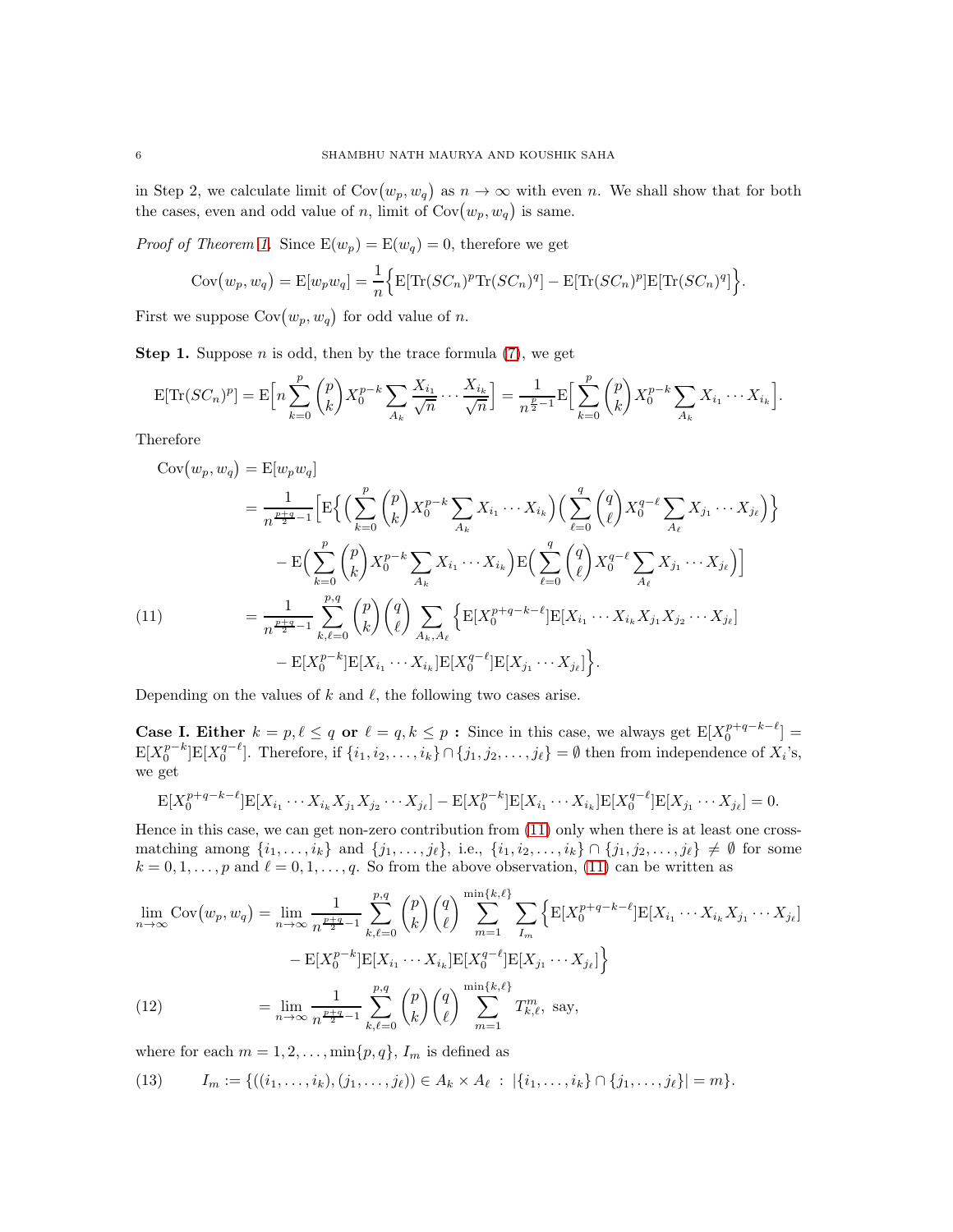Now we calculate the contribution due to the typical term  $T_{k,\ell}^m$  of [\(12\)](#page-5-1) for some fixed value of  $k = 1, 2, \ldots, p, \ell = 1, 2, \ldots, q$  and  $m = 1, 2, \ldots, \min\{k, \ell\}.$  Since from [\(4\)](#page-1-0), we have

$$
E[X_i] = 0
$$
,  $E(X_i^2) = 1$  and  $\sup_{i \ge 1} E(|X_i|^k) = \alpha_k < \infty$  for  $k \ge 3$ .

Therefore there exist  $\gamma > 0$ , which depends only on k and  $\ell$ , such that

<span id="page-6-0"></span>
$$
|T_{k,\ell}^m| = \sum_{I_m} |E[X_0^{p+q-k-\ell} X_{i_1} \cdots X_{i_k} X_{j_1} \cdots X_{j_\ell}] - E[X_0^{p-k} X_{i_1} \cdots X_{i_k}] E[X_0^{q-\ell} X_{j_1} \cdots X_{j_\ell}]|
$$
  
(14) 
$$
\leq \gamma |B_{k,\ell}|,
$$

where  $B_{k,\ell} \subseteq A_k \times A_{\ell}$  with conditions that  $\{i_1, i_2, \ldots, i_k\} \cap \{j_1, j_2, \ldots, j_\ell\} \neq \emptyset$  and each element of set  $\{i_1, i_2, \ldots, i_k\} \cup \{j_1, j_2, \ldots, j_\ell\}$  has multiplicity greater than or equal to two. So, to solve [\(14\)](#page-6-0), it is enough to calculate the cardinality of  $B_{k,\ell}$ . Suppose  $((i_1, i_2, \ldots, i_k), (j_1, j_2, \ldots, j_\ell)) \in B_{k,\ell}$  with  $|\{i_1,\ldots,i_k\}\cap\{j_1,\ldots,j_\ell\}|=m$ , for some  $m=1,2,\ldots,\min\{k,\ell\}$ , where  $|\{\cdot\}|$  denotes cardinality of the set  $\{\cdot\}$ . Therefore typical element of  $B_{k,\ell}$  will look like

$$
((d_1, d_2, \ldots, d_m, i_{m+1}, \ldots, i_k), (d_1, d_2, \ldots, d_m, j_{m+1}, \ldots, j_\ell)).
$$

Observe that, we shall get maximum number of free entries in  $B_{k,\ell}$ , if following conditions hold

- (i) each elements of  $\{d_1, d_2, \ldots, d_m\}$  are distinct,
- (ii) if  $k m$  is even. Then  $(i_{m+1}, \ldots, i_k)$  is opposite sign pair matched with  $\{d_1, d_2, \ldots, d_m\} \cap$  $\{i_{m+1}, \ldots, i_k\} = \emptyset$ . Similar condition also hold when  $\ell - m$  is even,
- (iii) if  $k-m$  is odd. Then  $\{i_{m+1},\ldots,i_k\}\backslash\{i^*\}$  is opposite sign pair matched and  $\{d_1,d_2,\ldots,d_{m-2}\}\cap$  $\{i_{m+1},\ldots,i_k\}\setminus\{i^*\}=\emptyset$ , where  $i^*$  is opposite sign pair matched with  $d_s$  for some  $s=$  $1, 2, \ldots, m$ . Similar condition also hold when  $\ell - m$  is odd.

Under the above assumption, the cardinality of  $B_{k,\ell}$  will be

$$
|B_{k,\ell}| = \begin{cases} O(n^{m-1+\frac{k-m}{2}+\frac{\ell-m}{2}}) & \text{if } (k-m) \text{ and } (\ell-m) \text{ both are even,} \\ O(n^{m-3+\frac{k-m+1}{2}+\frac{\ell-m+1}{2}}) & \text{if } (k-m) \text{ and } (\ell-m) \text{ both are odd,} \\ O(n^{m-2+\frac{k-m+\ell-m+1}{2}}) & \text{otherwise,} \end{cases}
$$
\n
$$
= \begin{cases} O(n^{\frac{k+\ell}{2}-1}) & \text{if } (k-m) \text{ and } (\ell-m) \text{ both are even,} \\ o(n^{\frac{k+\ell}{2}-1}) & \text{otherwise.} \end{cases}
$$

<span id="page-6-1"></span>Now from [\(14\)](#page-6-0) and [\(15\)](#page-6-1), we get

<span id="page-6-2"></span>(16) 
$$
|T_{k,\ell}^m| = \begin{cases} O(n^{\frac{k+\ell}{2}-1}) & \text{if } k,\ell \text{ and } m \text{ all are even or } k,\ell \text{ and } m \text{ all are odd,} \\ o(n^{\frac{k+\ell}{2}-1}) & \text{otherwise.} \end{cases}
$$

On using [\(12\)](#page-5-1) and [\(16\)](#page-6-2), we get that  $T_{k,\ell}^m$  has non-zero contribution in (12) only when  $k = p$  and  $\ell = q$ . In fact  $T_{k,\ell}^m$  has non-zero contribution only when either  $p,q,m$  all are even or  $p,q,m$  all are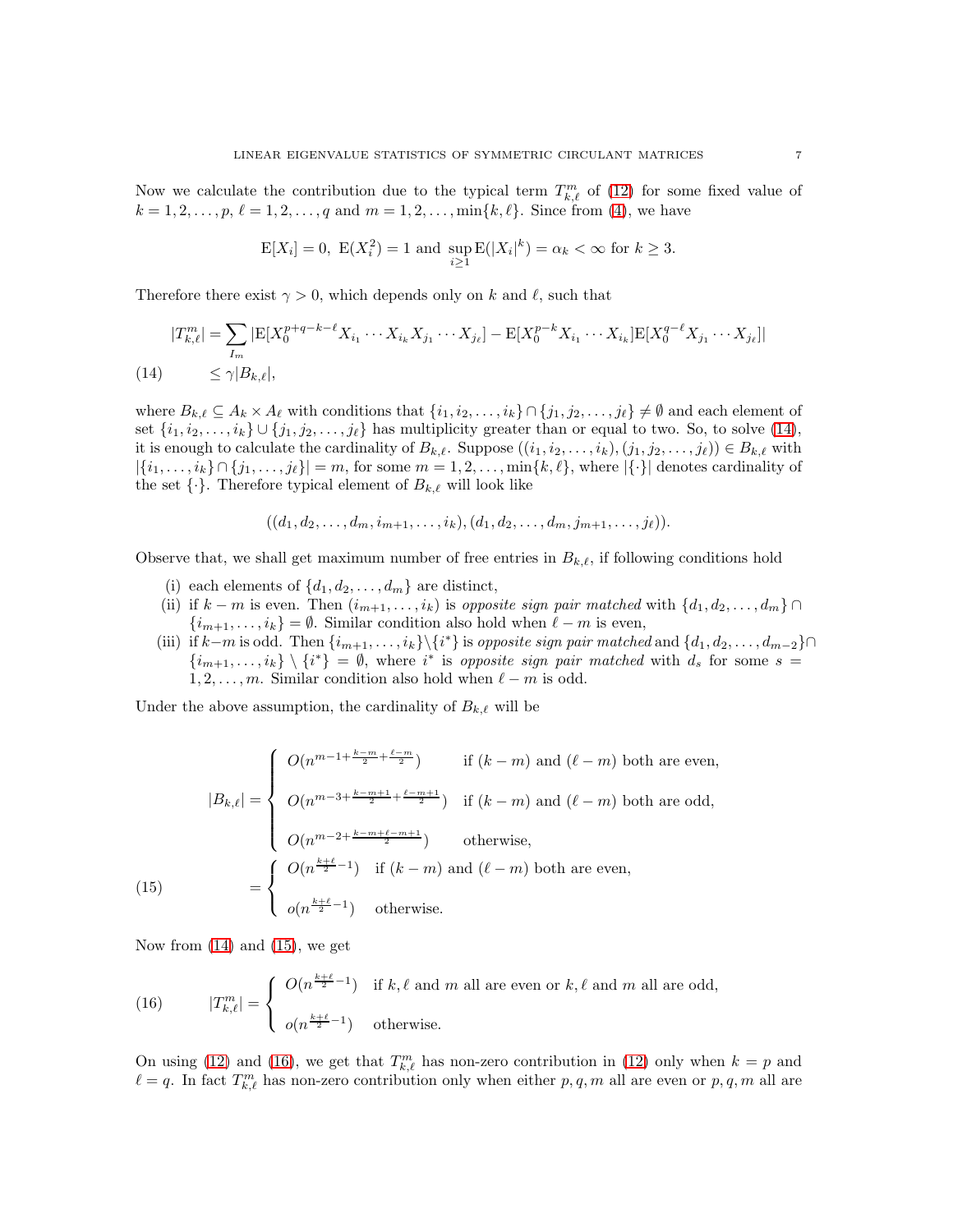odd. So, if we use  $(16)$  in  $(12)$ , we get

$$
\lim_{n \to \infty} \text{Cov}(w_p, w_q)
$$
\n
$$
= \lim_{n \to \infty} \frac{1}{n^{\frac{p+q}{2}-1}} \sum_{m=1}^{\min\{p,q\}} \sum_{I_m} \left\{ \mathbb{E}[X_{i_1} \cdots X_{i_p} X_{j_1} \cdots X_{j_q}] - \mathbb{E}[X_{i_1} \cdots X_{i_p}] \mathbb{E}[X_{j_1} \cdots X_{j_q}] \right\}
$$
\n
$$
= \begin{cases}\n\lim_{n \to \infty} \frac{1}{n^{\frac{p+q}{2}-1}} \sum_{r=1}^{\min\{\frac{p}{2}, \frac{q}{2}\}} \sum_{I_{2r}} \left( \mathbb{E}[X_{i_1} \cdots X_{i_p} X_{j_1} \cdots X_{j_q}] \right. & \text{if } p, q \text{ both are even,} \\
\lim_{n \to \infty} \frac{1}{n^{\frac{p+q}{2}-1}} \sum_{r=0}^{\min\{\frac{p-1}{2}, \frac{q-1}{2}\}} \sum_{I_{2r+1}} \left( \mathbb{E}[X_{i_1} \cdots X_{i_p} X_{j_1} \cdots X_{j_q}] \right. & \text{if } p, q \text{ both are odd,} \\
-\mathbb{E}[X_{i_1} \cdots X_{i_p}] \mathbb{E}[X_{j_1} \cdots X_{j_q}]\n\end{cases}
$$
\n
$$
= \begin{cases}\n\lim_{n \to \infty} \frac{1}{n^{\frac{p+q}{2}-1}} \sum_{r=0}^{\min\{\frac{p-1}{2}, \frac{q-1}{2}\}} \sum_{I_{2r+1}} \left( \mathbb{E}[X_{i_1} \cdots X_{i_p} X_{j_1} \cdots X_{j_q}] \right) & \text{if } p, q \text{ both are odd,} \\
0 & \text{otherwise.}\n\end{cases}
$$

<span id="page-7-0"></span>Now we calculate right hand side of  $(17)$ . Depending on values of  $p, q$ , following two subcases arise.

subcase (i)  $p, q$  both are even: First recall, the typical term of  $I_{2r}$  is

 $((d_1, d_2, \ldots, d_{2r}, i_{2r+1}, \ldots, i_p), (d_1, d_2, \ldots, d_{2r}, j_{2r+1}, \ldots, j_q)).$ 

For such an element of  $I_{2r}$ , the number of free entries in  $I_{2r}$  will be maximum, if following conditions hold

- (i)  $\{d_1, d_2, \ldots, d_{2r}\} \cap \{i_{2r+1}, \ldots, i_p\} \cap \{j_{2r+1}, \ldots, j_q\} = \emptyset$ ,
- (ii)  $(i_{2r+1},...,i_p)$  and  $(j_{2r+1},...,j_q)$  are opposite sign pair matched.

Due to the above consideration, the constraints,  $\sum_{t=1}^{2r} \epsilon_t d_t + \sum_{t=2r+1}^{p} \epsilon_t i_t = 0 \pmod{n}$  and  $\sum_{t=1}^{2r} \epsilon_t d_t + \sum_{t=2r+1}^{q} \epsilon_t j_t = 0$  (mod n) will change into one constraint

(18) 
$$
\sum_{t=1}^{2r} \epsilon_t d_t = 0 \text{ (mod n)}.
$$

Now first we consider  $r \geq 2$ , later we shall deal  $r = 1$  case. Note that for  $r = 2, 3, \ldots, \min\{p, q\}$ , if we assume each entries of  $\{d_1, d_2, \ldots, d_{2r}\}$  are distinct, then cardinality of  $I_{2r}$  will be of the order  $O(n^{2r-1+\frac{p-2r}{2}+\frac{q-2r}{2}}) = O(n^{\frac{p+q}{2}-1})$ , where  $(-1)$  is arising due to [\(18\)](#page-7-1). In any other situation, cardinality of  $I_{2r}$  will be  $o(n^{p+q-1})$ . Also note that, as each entries of  $\{d_1, d_2, \ldots, d_{2r}\}$  are distinct, therefore

<span id="page-7-1"></span>
$$
\mathbb{E}[X_{i_1}\cdots X_{i_p}]\mathbb{E}[X_{j_1}\cdots X_{j_q}]=0.
$$

Hence for each fixed  $r \geq 2$ , first part of [\(17\)](#page-7-0)  $(p, q \text{ both even})$  will be

<span id="page-7-2"></span>(19)  
\n
$$
\lim_{n \to \infty} \frac{1}{n^{\frac{p+q}{2}-1}} \sum_{I_{2r}} \mathbb{E}[X_{i_1} \cdots X_{i_p} X_{j_1} \cdots X_{j_q}]
$$
\n
$$
= \lim_{n \to \infty} \frac{1}{n^{\frac{p+q}{2}-1}} a_r (n/2)^{\frac{p-2r}{2} + \frac{q-2r}{2}} \sum_{A_{2r}, A_{2r}} \mathbb{E}[X_{i_1} \cdots X_{i_{2r}} X_{j_1} \cdots X_{j_{2r}}]
$$
\n
$$
= \frac{a_r}{2^{\frac{p+q-4r}{2}}} \lim_{n \to \infty} \frac{1}{n^{2r-1}} \sum_{A_{2r}, A_{2r}} \mathbb{E}[X_{i_1} \cdots X_{i_{2r}} X_{j_1} \cdots X_{j_{2r}}],
$$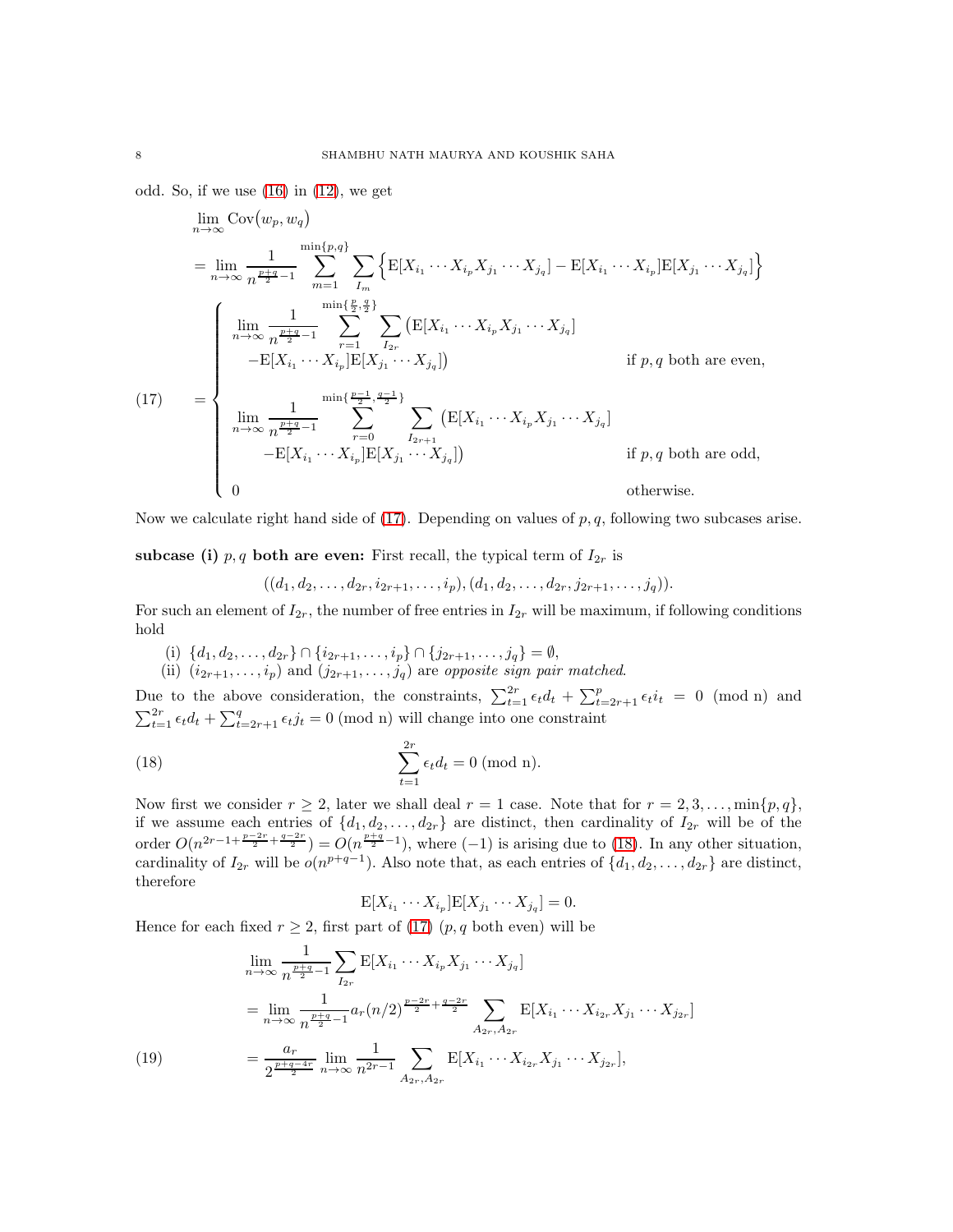where  $a_r = {p \choose p-2r} \left(\frac{p-2r}{2}\right) \left(\frac{q-2r}{2}\right) \left(\frac{q-2r}{2}\right) \left(\frac{q-2r}{2}\right) \left(\frac{q-2r}{2}\right)$ .  $a_r$  factor is arising for pair-matching of  $(p-2r)$ many variables in  $(i_1, i_2, \ldots, i_p)$  and  $(j_1, j_2, \ldots, j_q)$  both with opposite sign. In  $(i_1, i_2, \ldots, i_p)$ , we can choose  $(p-2r)$  variables in  $\binom{p}{p-2r}$  many ways. Out of  $(p-2r)$  variables,  $\binom{p-2r}{2}$  many variables can be chosen with positive sign in  $\binom{p-2r}{\frac{p-2r}{2}}$  many ways. After free choice of  $\left(\frac{p-2r}{2}\right)$  variables with positive sign, rest of the  $(\frac{p-2r}{2})$  variables with negative sign can be chosen in  $(\frac{p-2r}{2})!$  ways. Therefore for pair matching of  $(p-2r)$  many variables in  $(i_1, i_2, \ldots, i_p)$  with opposite sign, we get  $\left(\binom{p}{p-2r}\binom{p-2r}{\frac{p-2r}{2}}\binom{p-2r}{2}!$ factor. Similarly from  $(j_1, j_2, \ldots, j_q)$ , we get  $(\binom{q}{q-2r}\binom{q-2r}{\frac{q-2r}{2}}\binom{q-2r}{2}!)$  factor. Now from [\(19\)](#page-7-2), we get

$$
\lim_{n \to \infty} \frac{1}{n^{\frac{p+q}{2}-1}} \sum_{I_{2r}} \mathbb{E}[X_{i_1} \cdots X_{i_p} X_{j_1} \cdots X_{j_q}] = \frac{a_r}{2^{\frac{p+q-4r}{2}}} \lim_{n \to \infty} \frac{1}{n^{2r-1}} \sum_{A_{2r}, A_{2r}} \mathbb{E}[X_{i_1} \cdots X_{i_{2r}} X_{j_1} \cdots X_{j_{2r}}]
$$

$$
= \frac{a_r}{2^{\frac{p+q-4r}{2}}} \lim_{n \to \infty} \frac{1}{n^{2r-1}} \sum_{s=0}^{2r} {2r \choose s}^2 s! (2r-s)! |A_{2r}'^{(s)}|
$$

$$
= \frac{a_r}{2^{\frac{p+q-4r}{2}}} \sum_{s=0}^{2r} {2r \choose s}^2 s! (2r-s)! \lim_{n \to \infty} \frac{|A_{2r}^{(s)}|}{n^{2r-1}}.
$$

The factor  $\binom{2r}{s}^2$  appeared because in  $\binom{2r}{s}$  ways we can choose s many +1 from  $\{\epsilon_1, \ldots, \epsilon_{2r}\}$  in one  $A'_{2r}$ . The factor  $(s!(2r-s)!)$  appeared because for each choice of  $(i_1,\ldots,i_{2r})$  we have  $(s!(2r-s)!)$ many choice for  $(j_1, \ldots, j_{2r})$ . Now using Result [4](#page-4-0) in right side of the last above equality, we get

<span id="page-8-0"></span>(20) 
$$
\lim_{n \to \infty} \frac{1}{n^{\frac{p+q}{2}-1}} \sum_{I_{2r}} \mathbb{E}[X_{i_1} \cdots X_{i_p} X_{j_1} \cdots X_{j_q}] = \frac{a_r}{2^{\frac{p+q-4r}{2}}} \sum_{s=0}^{2r} {2r \choose s}^2 s! (2r-s)! \ h_{2r}(s),
$$

where  $h_{2r}(s)$  is defined in Result [4.](#page-4-0)

Now we calculate first part of [\(17\)](#page-7-0)  $(p, q \text{ both even})$  for  $r = 1$ . Note that, if  $r = 1$  in this Case, then from [\(18\)](#page-7-1), we get  $d_1 = d_2$ , and hence

$$
\lim_{n \to \infty} \frac{1}{n^{\frac{p+q}{2}-1}} \sum_{I_2} \mathcal{E}[X_{i_1} \cdots X_{i_p} X_{j_1} \cdots X_{j_q}] - \mathcal{E}[X_{i_1} \cdots X_{i_p}] \mathcal{E}[X_{j_1} \cdots X_{j_q}] = \frac{a_1}{2^{\frac{p+q-4}{2}}} (\mathcal{E}X_1^4 - (\mathcal{E}X_1^2)^2)
$$
\n
$$
= \frac{a_1}{2^{\frac{p+q-4}{2}}} (\mathcal{E}X_1^4 - 1),
$$

<span id="page-8-1"></span>where  $a_1 = \left( {p \choose p-2} {p-2 \choose \frac{p-2}{2}} \right) \left( {q \choose q-2} {q-2 \choose \frac{q-2}{2}} \right)$ . Therefore from [\(17\)](#page-7-0), [\(20\)](#page-8-0) and [\(21\)](#page-8-1), we get p q

<span id="page-8-2"></span>(22) 
$$
\lim_{n \to \infty} \frac{1}{n^{\frac{p+q}{2}-1}} \sum_{r=1}^{\min\{\frac{p}{2},\frac{q}{2}\}} \sum_{I_{2r}} \left( \mathbb{E}[X_{i_1} \cdots X_{i_p} X_{j_1} \cdots X_{j_q}] - \mathbb{E}[X_{i_1} \cdots X_{i_p}] \mathbb{E}[X_{j_1} \cdots X_{j_q}]\right)
$$

$$
= \frac{a_1}{2^{\frac{p+q-4}{2}}} (\mathbb{E}[X_1^4 - 1) + \sum_{r=2}^{\min\{\frac{p}{2},\frac{q}{2}\}} \frac{a_r}{2^{\frac{p+q-4r}{2}}} \sum_{s=0}^{2r} {2r \choose s}^2 s!(2r-s)! \; h_{2r}(s).
$$

subcase II.  $p, q$  both are odd: In this case we calculate right hand side of [\(17\)](#page-7-0) for odd value of p, q and m. If  $m = 2r + 1$  for  $r = 0, 1, \ldots$ ,  $\min\{\frac{p-1}{2}, \frac{q-1}{2}\}\$ , then the typical term of  $I_{2r+1}$  looks like  $((d_1, d_2, \ldots, d_{2r+1}, i_{2r+2}, \ldots, i_p), (d_1, d_2, \ldots, d_{2r+1}, j_{2r+2}, \ldots, j_q))$ 

and for such an elements of  $I_{2r+1}$ , the number of free entries in  $I_{2r+1}$  will be maximum, if following conditions hold

- (i) each entries of  $\{d_1, d_2, \ldots, d_{2r+1}\}\$  are distinct,
- (ii)  $\{d_1, d_2, \ldots, d_{2r+1}\} \cap \{i_{2r+2}, \ldots, i_p\} \cap \{j_{2r+2}, \ldots, j_q\} = \emptyset$ ,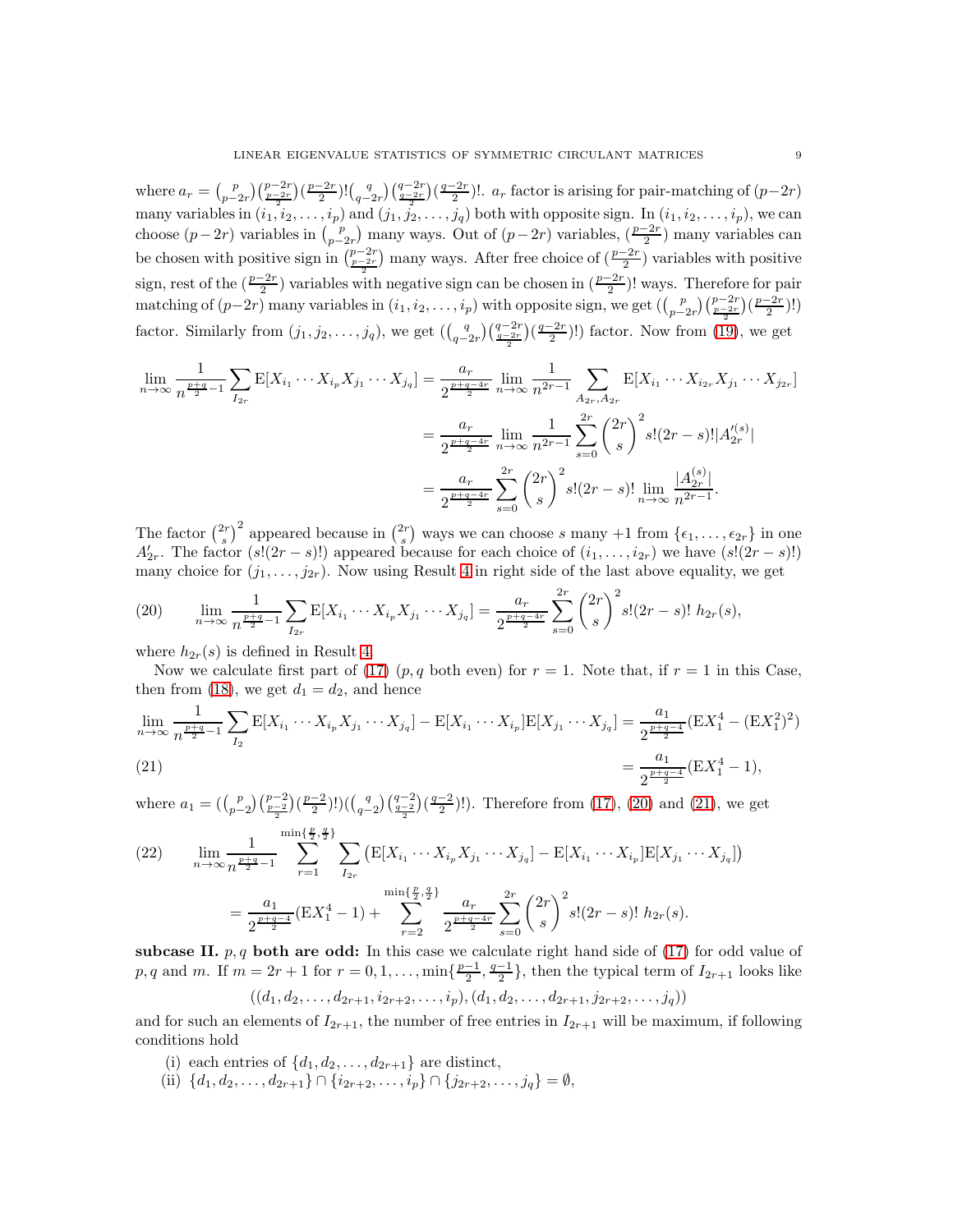(iii)  $(i_{2r+2}, \ldots, i_p)$  and  $(j_{2r+2}, \ldots, j_q)$  are opposite sign pair matched,

and the contribution will be of the order  $O(n^{2r+1-1+\frac{p-2r-1}{2}+\frac{q-2r-1}{2}}) = O(n^{\frac{p+q}{2}-1})$ , where  $(-1)$  is arising due to the constraint,  $\sum_{t=1}^{2r+1} \epsilon_t d_t = 0$  (mod n). In any other situation, the cardinality of  $I_{2r+1}$  will be  $o(n^{p+q-1})$ . Since each entries of  $\{d_1, d_2, \ldots, d_{2r+1}\}$  are distinct, as (ii) holds. Therefore

$$
\mathbb{E}[X_{i_1}\cdots X_{i_p}]\mathbb{E}[X_{j_1}\cdots X_{j_q}]=0.
$$

Now by the similar calculations as we have done in Case I, second part of  $(17)$   $(p, q$  both odd) will be

$$
\lim_{n \to \infty} \frac{1}{n^{\frac{p+q}{2}-1}} \sum_{r=0}^{\min\{\frac{p-1}{2}, \frac{q-1}{2}\}} \sum_{I_{2r+1}} \left( \mathbb{E}[X_{i_1} \cdots X_{i_p} X_{j_1} \cdots X_{j_q}] - \mathbb{E}[X_{i_1} \cdots X_{i_p}] \mathbb{E}[X_{j_1} \cdots X_{j_q}]\right)
$$
\n
$$
= \lim_{n \to \infty} \frac{1}{n^{\frac{p+q}{2}-1}} \sum_{r=0}^{\min\{\frac{p-1}{2}, \frac{q-1}{2}\}} \sum_{I_{2r+1}} \mathbb{E}[X_{i_1} \cdots X_{i_p} X_{j_1} \cdots X_{j_q}]
$$
\n(23) 
$$
= \sum_{r=0}^{\min\{\frac{p-1}{2}, \frac{q-1}{2}\}} \frac{b_r}{2^{\frac{p+q-4r-2}{2}}} \sum_{s=0}^{2r+1} {2r+1 \choose s}^2 s! (2r+1-s)! \ h_{2r+1}(s),
$$

<span id="page-9-0"></span>where  $h_{2r+1}(s)$  is defined in Result [4](#page-4-0) and  $b_r = {p \choose p-2r-1} {p-2r-1 \choose \frac{p-2r-1}{2}} {\left( \frac{p-2r-1}{2} \right)! \left( \frac{q}{q-2r-1} \right) \left( \frac{q-2r-1}{2} \right) \left( \frac{q-2r-1}{2} \right)!}$ . Now, after combining both the sub-cases I and II, using [\(22\)](#page-8-2) and [\(23\)](#page-9-0) in [\(17,](#page-7-0) we get

<span id="page-9-2"></span>
$$
\lim_{n \to \infty} \text{Cov}(w_p, w_q)
$$
\n
$$
(24)
$$
\n
$$
= \begin{cases}\n\frac{a_1}{2^{\frac{p+q-4}{2}}} (\text{E}X_1^4 - 1) + \sum_{r=2}^{\min\{\frac{p}{2},\frac{q}{2}\}} \frac{a_r}{2^{\frac{p+q-4r}{2}}} \sum_{s=0}^{2r} \binom{2r}{s}^2 s! (2r-s)! \ h_{2r}(s) & \text{if } p, q \text{ both are even,} \\
\min\{\frac{p-1}{2}, \frac{q-1}{2}\} & b_r}{\sum_{r=0}^{\min\{\frac{p-1}{2}, \frac{q-1}{2}\}} \sum_{s=0}^{2r+1} \binom{2r+1}{s}^2 s! (2r+1-s)! \ h_{2r+1}(s) & \text{if } p, q \text{ both are odd,} \\
0 & \text{otherwise.}\n\end{cases}
$$

**Case II.**  $k < p$  and  $\ell < q$ : First recall  $Cov(w_p, w_q)$  from [\(11\)](#page-5-0) for  $k < p$  and  $\ell < q$ 

$$
Cov(w_p, w_q) \mathbb{I}_{\{k < p, \ell < q\}} = \frac{1}{n^{\frac{p+q}{2}-1}} \sum_{k,\ell=0}^{p-1,q-1} {p \choose k} {q \choose \ell} \sum_{A_k, A_\ell} \left\{ \mathbb{E}[X_0^{p+q-k-\ell}] \mathbb{E}[X_{i_1} \cdots X_{i_k} X_{j_1} X_{j_2} \cdots X_{j_\ell}] - \mathbb{E}[X_0^{p-k}] \mathbb{E}[X_{i_1} \cdots X_{i_k}] \mathbb{E}[X_0^{q-\ell}] \mathbb{E}[X_{j_1} \cdots X_{j_\ell}] \right\}.
$$

Similar to Case I, we get maximum contribution when  $\{i_1, i_2, \ldots, i_k\} \cap \{j_1, j_2, \ldots, j_\ell\} = \emptyset$  and  $(i_1, i_2, \ldots, i_k), (j_1, j_2, \ldots, j_\ell)$  are *opposite sign pair matched*. Since from [\(4\)](#page-1-0) we have that all moments are bounded, therefore

<span id="page-9-1"></span>(25) 
$$
\sum_{A_k, A_\ell} \mathbb{E}[X_0^{p+q-k-\ell}] \mathbb{E}[X_{I_k} X_{J_\ell}] - \mathbb{E}[X_0^{p-k}] \mathbb{E}[X_{I_k}] \mathbb{E}[X_0^{q-\ell}] \mathbb{E}[X_{J_\ell}] = O(n^{\left[\frac{k}{2}\right] + \left[\frac{\ell}{2}\right]}).
$$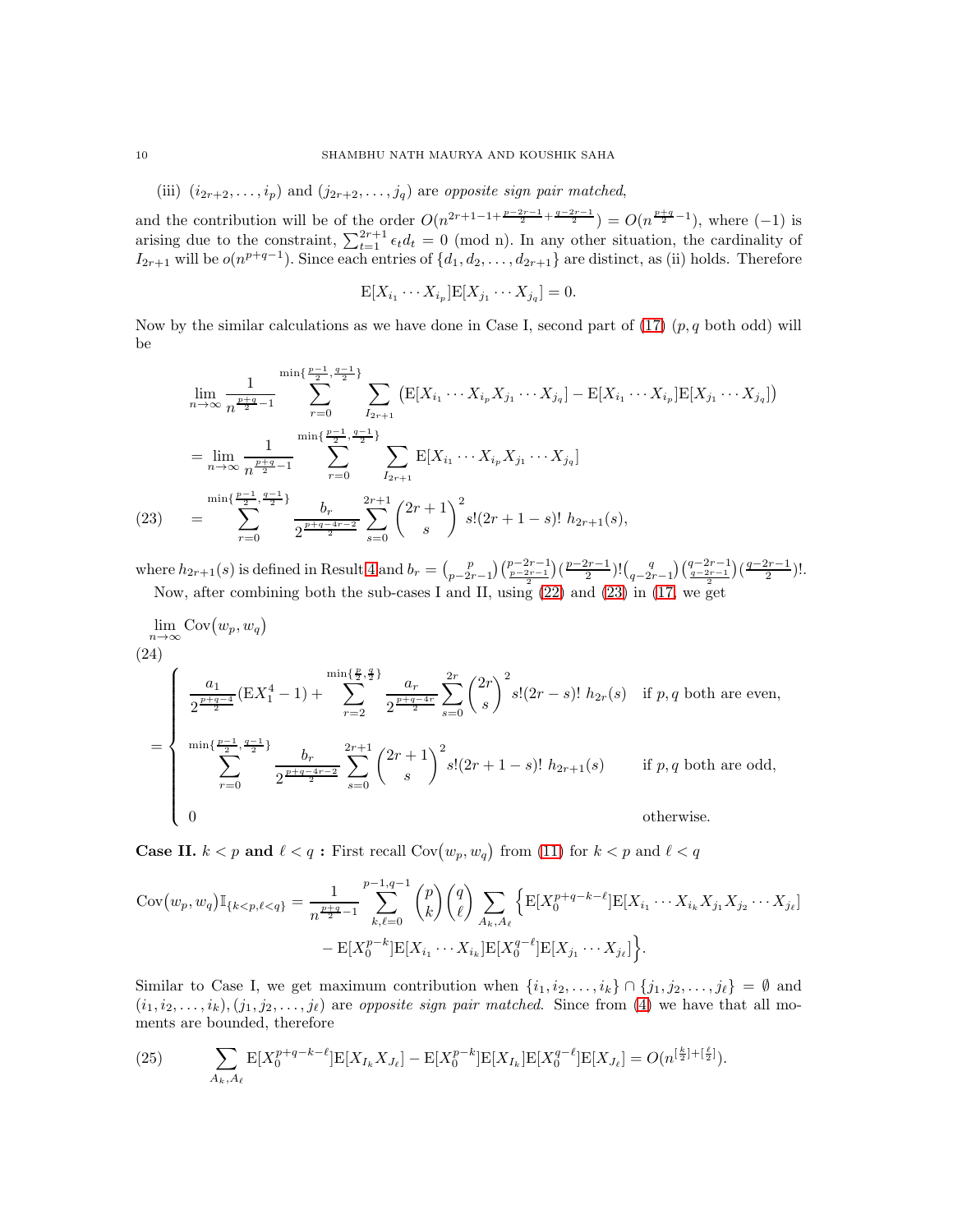Now using [\(25\)](#page-9-1) and the fact that  $E(X_i) = 0$  for each  $i = 1, 2, \ldots$ , we get

 $\lim_{n\to\infty}$  Cov $(w_p, w_q)$  I<sub>{k  $\lt p, \ell \lt q$ }</sub>

$$
= \begin{cases} \lim_{n \to \infty} \frac{pq}{n^{\frac{p+q}{2}-1}} \sum_{A_{p-1}, A_{q-1}} \mathbb{E}[X_0^2] \mathbb{E}[X_{i_1} \cdots X_{i_{p-1}} X_{j_1} X_{j_2} \cdots X_{j_{q-1}}] & \text{if } p, q \text{ both are odd,} \\ 0 & \text{otherwise,} \end{cases}
$$
  
(26) 
$$
= \begin{cases} pq \binom{p-1}{(p-1)/2} \binom{q-1}{(q-1)/2} ((p-1)/2)! \binom{1}{(q-1)/2} \frac{1}{2^{\left(\frac{p+q}{2}-1\right)}} & \text{if } p, q \text{ both are odd,} \\ 0 & \text{otherwise,} \end{cases}
$$

<span id="page-10-0"></span>where the factor  $\binom{p-1}{(p-1)/2}\binom{q-1}{(q-1)/2}$  appeared because in  $\binom{p-1}{(p-1)/2}$  many ways  $\sum_{k=1}^{p-1} \epsilon_k = 0$  in one  $A_{p-1}$  and  $\binom{q-1}{(q-1)/2}$  many ways  $\sum_{k=1}^{q-1} \epsilon_k = 0$  in  $A_{q-1}$ .  $\binom{p-1}{2}$ ! appeared because for each free choice of  $(p-1)/2$  variables among  $\{i_1, \ldots, i_{p-1}\}$  with positive sign, we can choose rest of the  $(p-1)/2$ variables with negative sign in  $\left(\frac{p-1}{2}\right)!$  ways to have pair matching. Using same argument for  $\{j_1,\ldots,j_{q-1}\}\)$ , we get another  $\left(\frac{q-1}{2}\right)!$  factor.  $\frac{1}{2^{\left(\frac{p+q}{2}-1\right)}}$  arises because  $1 \leq i_k, j_k \leq n/2$ .

Now combining both the Cases, from [\(24\)](#page-9-2), [\(26\)](#page-10-0), we get

<span id="page-10-2"></span>
$$
\lim_{n \to \infty} \text{Cov}(w_p, w_q)
$$
\n(27)\n
$$
= \begin{cases}\n\frac{a_1}{2^{\frac{p+q-4}{2}}} (\text{E}X_1^4 - 1) + \sum_{r=2}^{\min\{\frac{p}{2},\frac{q}{2}\}} \frac{a_r}{2^{\frac{p+q-4r}{2}}} \sum_{s=0}^{2r} \binom{2r}{s}^2 s! (2r-s)! \ h_{2r}(s) & \text{if } p, q \text{ both are even,} \\
\frac{\min\{\frac{p-1}{2}, \frac{q-1}{2}\}}{\sum_{r=0}^{\min\{\frac{p-1}{2}, \frac{q-1}{2}\}}} \frac{b_r}{2^{\frac{p+q-4r-2}{2}}} \sum_{s=0}^{2r+1} \binom{2r+1}{s}^2 s! (2r+1-s)! \ h_{2r+1}(s) \\
+pq \binom{p-1}{(p-1)/2} \binom{q-1}{(q-1)/2} \left( (p-1)/2 \right)! \frac{1}{2^{\left(\frac{p+q}{2}-1\right)}} & \text{if } p, q \text{ both are odd,} \\
0 & \text{otherwise.}\n\end{cases}
$$

**Step 2.** Suppose *n* is even, then by the trace formula  $(8)$ , we get

$$
\lim_{n \to \infty} \text{Cov}(w_p, w_q)
$$
\n
$$
= \lim_{n \to \infty} \frac{1}{4n^{\frac{p+q}{2}-1}} \sum_{k,\ell=0}^{p,q} {p \choose k} {q \choose \ell} \big[ \text{E}\{(Y_k \sum_{A_k} X_{I_k} + \tilde{Y}_k \sum_{\tilde{A}_k} X_{I_k})(Y_\ell \sum_{A_\ell} X_{J_\ell} + \tilde{Y}_\ell \sum_{\tilde{A}_\ell} X_{J_\ell})\}
$$
\n
$$
- \text{E}[(Y_k \sum_{A_k} X_{I_k} + \tilde{Y}_k \sum_{\tilde{A}_k} X_{I_k}] \text{E}[Y_\ell \sum_{A_\ell} X_{J_\ell} + \tilde{Y}_\ell \sum_{\tilde{A}_\ell} X_{J_\ell}] ]
$$
\n(28)\n
$$
= \lim_{n \to \infty} \frac{1}{n!} \sum_{k=0}^{p,q} {p \choose k} {q \choose k} \big[ \text{E}(Y_k Y_\ell \sum_{\tilde{A}_k} X_{I_k}) + \text{E}(\tilde{Y}_k Y_\ell \sum_{\tilde{A}_k} X_{I_k}) + \text{E}(Y_k \tilde{Y}_\ell \sum_{\tilde{A}_k} X_{I_k}) \big]
$$

<span id="page-10-1"></span>
$$
= \lim_{n \to \infty} \frac{1}{4n^{\frac{p+q}{2}-1}} \sum_{k,\ell=0}^{n} {p \choose k} {q \choose \ell} \Big[ E(Y_k Y_\ell \sum_{A_k, A_\ell} X_{I_k} X_{J_\ell}) + E(\tilde{Y}_k Y_\ell \sum_{\tilde{A}_k, A_\ell} X_{I_k} X_{J_\ell}) + E(Y_k \tilde{Y}_\ell \sum_{A_k, \tilde{A}_\ell} X_{I_k} X_{J_\ell})
$$
  
+ 
$$
E(\tilde{Y}_k \tilde{Y}_\ell \sum_{\tilde{A}_k, \tilde{A}_\ell} X_{I_k} X_{J_\ell}) - E[(Y_k \sum_{A_k} X_{I_k} + \tilde{Y}_k \sum_{\tilde{A}_k} X_{I_k}] E[Y_\ell \sum_{A_\ell} X_{J_\ell} + \tilde{Y}_\ell \sum_{\tilde{A}_\ell} X_{J_\ell}] ].
$$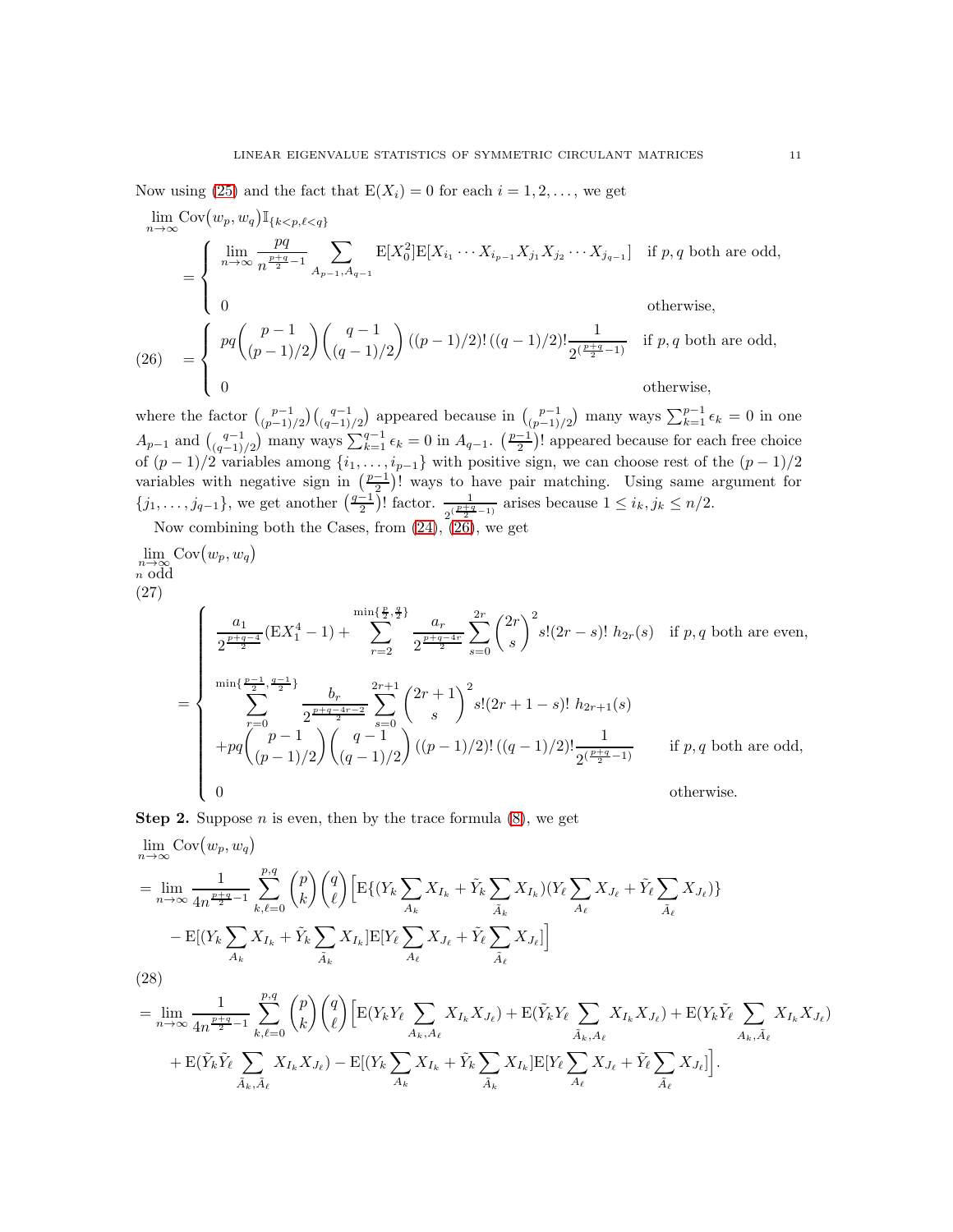By the similar arguments as we have done in Step 1, we can show that right hand side of [\(28\)](#page-10-1) has non-zero contribution only when  $k = p, \ell = q$  with  $\{i_1, i_2, \ldots, i_k\} \cap \{j_1, j_2, \ldots, j_\ell\} \neq \emptyset$  and  $k = p - 1, \ell = q - 1$  with  $\{i_1, i_2, \ldots, i_k\} \cap \{j_1, j_2, \ldots, j_\ell\} = \emptyset$ .

**Case I.**  $k = p$  and  $\ell = q$ : First recall  $Y_k$  and  $\tilde{Y}_k$  from [\(9\)](#page-4-2)

$$
Y_k = (X_0 + X_{\frac{n}{2}})^{p-k} + (X_0 - X_{\frac{n}{2}})^{p-k}, \quad \tilde{Y}_k = (X_0 + X_{\frac{n}{2}})^{p-k} - (X_0 - X_{\frac{n}{2}})^{p-k}.
$$

Since for  $k = p$  and  $\ell = q$ ,  $Y_p = Y_q = 2$  and  $\tilde{Y}_p = \tilde{Y}_q = 0$ . Therefore in this case, [\(28\)](#page-10-1) will be

<span id="page-11-0"></span>
$$
\lim_{n \to \infty} \text{Cov}(w_p, w_q) = \lim_{n \to \infty} \frac{1}{4n^{\frac{p+q}{2}-1}} \Big[ \text{E}(4 \sum_{A_p, A_q} X_{I_p} X_{J_q}) - \text{E}[2 \sum_{A_p} X_{I_p}] \text{E}[2 \sum_{A_q} X_{J_q}] \Big]
$$
\n
$$
(29) \qquad \qquad = \lim_{n \to \infty} \frac{1}{n^{\frac{p+q}{2}-1}} \sum_{A_p, A_q} \text{E}[X_{I_p} X_{J_q}] - \text{E}[X_{I_p}] \text{E}[X_{J_q}].
$$

Note that  $(29)$  is same as  $(17)$ . Therefore from  $(17)$  and  $(24)$ ,  $(29)$  will be

<span id="page-11-2"></span>
$$
\lim_{n \to \infty} \text{Cov}(w_p, w_q)
$$
\n(30)\n
$$
\int \frac{1}{2^{\frac{p+q-4}{2}}} (EX_1^4 - 1) + \sum_{r=2}^{\min\{\frac{p}{2}, \frac{q}{2}\}} \frac{a_r}{2^{\frac{p+q-4r}{2}}} \sum_{s=0}^{2r} {2r \choose s}^2 s! (2r - s)! h_{2r}(s) \text{ if } p, q \text{ both are even,}
$$
\n
$$
= \begin{cases}\n\sum_{r=0}^{\min\{\frac{p-1}{2}, \frac{q-1}{2}\}} \frac{b_r}{2^{\frac{p+q-4r-2}{2}}} \sum_{s=0}^{2r+1} {2r+1 \choose s}^2 s! (2r + 1 - s)! h_{2r+1}(s) \text{ if } p, q \text{ both are odd,}
$$
\n0\notherwise.\n\end{cases}

**Case II.**  $k = p - 1$  and  $l = q - 1$ : Since for  $k = p - 1$  and  $l = q - 1$ ,  $Y_{p-1} = Y_{q-1} = 2X_0$  and  $\tilde{Y}_{p-1} = \tilde{Y}_{q-1} = 2X_{\frac{n}{2}}$ . Therefore in this case, [\(28\)](#page-10-1) will be

<span id="page-11-1"></span>
$$
(31) \qquad \lim_{n \to \infty} \text{Cov}(w_p, w_q)
$$
\n
$$
= \lim_{n \to \infty} \frac{1}{4n^{\frac{p+q}{2}-1}} pq \Big[ \text{E}(4X_0^2 \sum_{A_{p-1}, A_{q-1}} X_{I_{p-1}} X_{J_{q-1}}) + \text{E}(4X_0 X_{\frac{n}{2}} \sum_{\tilde{A}_{p-1}, A_{q-1}} X_{I_{p-1}} X_{J_{q-1}}) + \text{E}(4X_0 X_{\frac{n}{2}} \sum_{A_{p-1}, \tilde{A}_{q-1}} X_{I_{p-1}} X_{J_{q-1}}) + \text{E}(4(X_{\frac{n}{2}})^2 \sum_{\tilde{A}_{p-1}, \tilde{A}_{q-1}} X_{I_{p-1}} X_{J_{q-1}}) - \text{E}[(2X_0 \sum_{A_{p-1}} X_{I_{p-1}} + 2X_{\frac{n}{2}} \sum_{\tilde{A}_{p-1}} X_{I_{p-1}}] \text{E}[2X_0 \sum_{A_{q-1}} X_{J_{q-1}} + 2X_{\frac{n}{2}} \sum_{\tilde{A}_{q-1}} X_{J_{q-1}}] \Big].
$$

In this case, we get non-zero contribution when  $\{i_1, i_2, \ldots, i_{p-1}\} \cap \{j_1, j_2, \ldots, j_{q-1}\} = \emptyset$  and  $(i_1, i_2, \ldots, i_{p-1}), (j_1, j_2, \ldots, j_{q-1})$  are *opposite sign pair matched*. Since from [\(4\)](#page-1-0) we have that all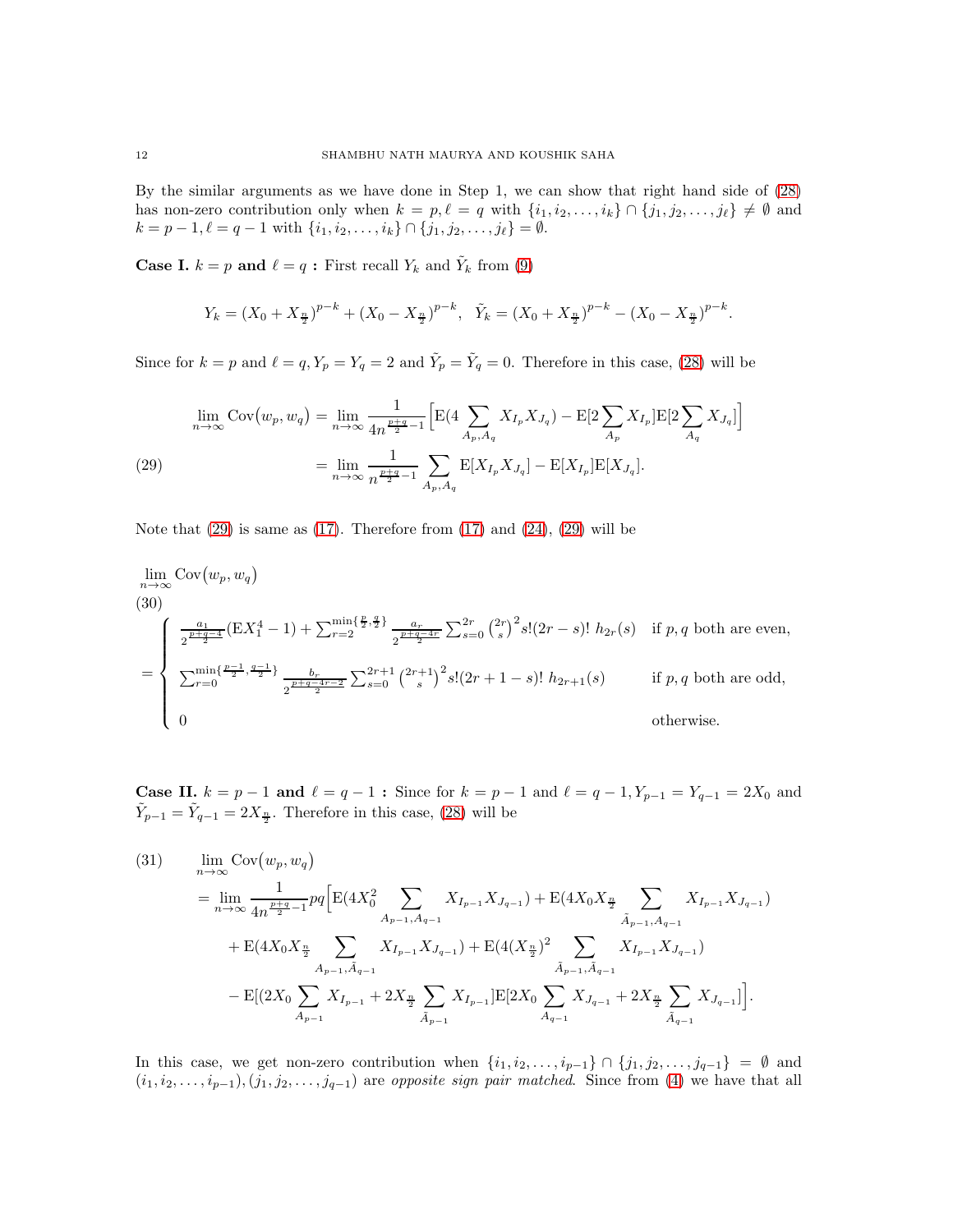moments are bounded, therefore

<span id="page-12-0"></span>(32)  
\n
$$
E[X_0^2 \sum_{A_{p-1}, A_{q-1}} X_{I_{p-1}} X_{J_{q-1}}] = O(n^{\lfloor \frac{p-1}{2} \rfloor + \lfloor \frac{q-1}{2} \rfloor}),
$$
\n
$$
E[X_0 X_{\frac{n}{2}} \sum_{\tilde{A}_{p-1}, A_{q-1}} X_{I_{p-1}} X_{J_{q-1}}] = O(n^{\lfloor \frac{p-2}{2} \rfloor + \lfloor \frac{q-1}{2} \rfloor}),
$$
\n
$$
E[X_0 X_{\frac{n}{2}} \sum_{A_{p-1}, \tilde{A}_{q-1}} X_{I_{p-1}} X_{J_{q-1}}] = O(n^{\lfloor \frac{p-2}{2} \rfloor + \lfloor \frac{q-1}{2} \rfloor}),
$$
\n
$$
E[(X_{\frac{n}{2}})^2 \sum_{\tilde{A}_{p-1}, \tilde{A}_{q-1}} X_{I_{p-1}} X_{J_{q-1}}] = O(n^{\lfloor \frac{p-2}{2} \rfloor + \lfloor \frac{q-2}{2} \rfloor}).
$$

Now using [\(32\)](#page-12-0) and the fact that  $E(X_i) = 0$  for each  $i = 1, 2, \ldots$  in [\(31\)](#page-11-1), we get

<span id="page-12-1"></span>(33) 
$$
\lim_{n \to \infty} Cov(w_p, w_q)
$$
  
= 
$$
\begin{cases} \n\lim_{n \to \infty} \frac{pq}{n^{\frac{p+q}{2}-1}} \sum_{A_{p-1}, A_{q-1}} E[X_0^2] E[X_{i_1} \cdots X_{i_{p-1}} X_{j_1} X_{j_2} \cdots X_{j_{q-1}}] & \text{if } p, q \text{ both are odd,} \\ \n0 & \text{otherwise.} \n\end{cases}
$$

Note that right hand side of [\(33\)](#page-12-1) is same as [\(26\)](#page-10-0). Therefore [\(33\)](#page-12-1) will be

<span id="page-12-2"></span>(34) 
$$
\lim_{n \to \infty} Cov(w_p, w_q)
$$
  
= 
$$
\begin{cases} pq \binom{p-1}{(p-1)/2} \binom{q-1}{(q-1)/2} ((p-1)/2)! ((q-1)/2)! \frac{1}{2^{\left(\frac{p+q}{2}-1\right)}} & \text{if } p, q \text{ both are odd,} \\ 0 & \text{otherwise.} \end{cases}
$$

Now combining both the Cases, from [\(30\)](#page-11-2), [\(34\)](#page-12-2), we get

<span id="page-12-3"></span>
$$
\lim_{n \to \infty} \text{Cov}(w_p, w_q)
$$
\n(35)\n
$$
\begin{cases}\n\frac{a_1}{2^{\frac{p+q-4}{2}}} (\text{E}X_1^4 - 1) + \sum_{r=2}^{\min\{\frac{p}{2}, \frac{q}{2}\}} \frac{a_r}{2^{\frac{p+q-4r}{2}}} \sum_{s=0}^{2r} {2r \choose s}^2 s! (2r-s)! \ h_{2r}(s) & \text{if } p, q \text{ both are even,} \\
\frac{\min\{\frac{p-1}{2}, \frac{q-1}{2}\}}{\sum_{r=0}^{\min\{\frac{p-1}{2}, \frac{q-1}{2}\}} \frac{b_r}{2^{\frac{p+q-4r-2}{2}}} \sum_{s=0}^{2r+1} {2r+1 \choose s}^2 s! (2r+1-s)! \ h_{2r+1}(s) \\
+pq {p-1 \choose (p-1)/2} {q-1 \choose (q-1)/2} ((p-1)/2)! ((q-1)/2)! \frac{1}{2^{\left(\frac{p+q}{2}-1\right)}} & \text{if } p, q \text{ both are odd,} \\
0 & \text{otherwise.}\n\end{cases}
$$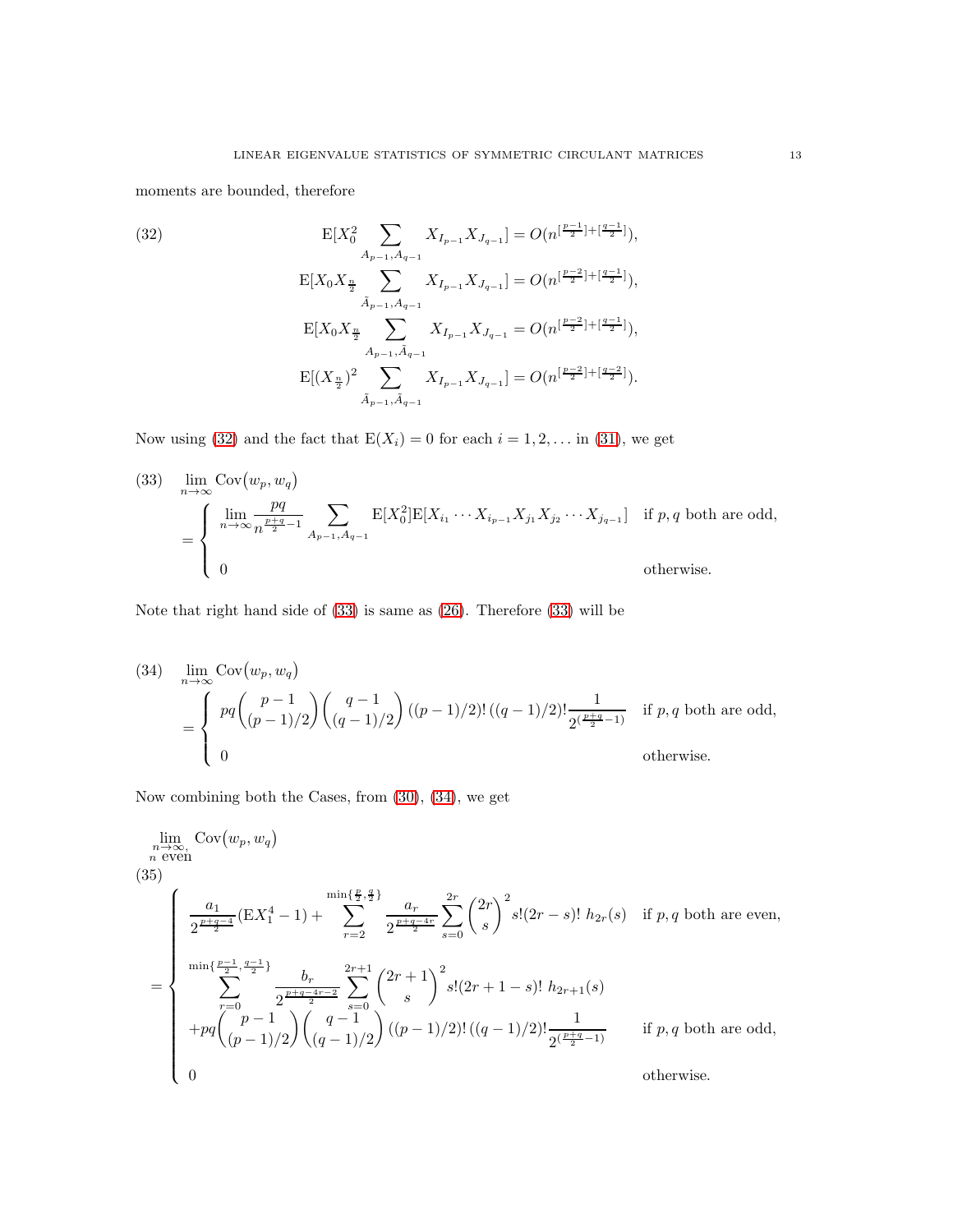Now combining both the Steps, from [\(27\)](#page-10-2) and [\(35\)](#page-12-3), we get that for both the odd and even value of  $n, \lim_{n\to\infty} \text{Cov}(w_p, w_q)$  is same. Therefore

$$
\lim_{n \to \infty} \text{Cov}(w_p, w_q)
$$
\n(36)\n
$$
\int \frac{a_1}{2^{\frac{p+q-4}{2}}} (EX_1^4 - 1) + \sum_{r=2}^{\min\{\frac{p}{2},\frac{q}{2}\}} \frac{a_r}{2^{\frac{p+q-4r}{2}}} \sum_{s=0}^{2r} {2r \choose s}^2 s! (2r-s)! h_{2r}(s) \text{ if } p, q \text{ both are even,}
$$
\n
$$
= \begin{cases}\n\frac{a_1}{2^{\frac{p+q-1}{2}}} (EX_1^4 - 1) + \sum_{r=2}^{\min\{\frac{p}{2},\frac{q}{2}\}} \frac{a_r}{2^{\frac{p+q-4r-2}{2}}} \sum_{s=0}^{2r+1} {2r+1 \choose s}^2 s! (2r+1-s)! h_{2r+1}(s) \\
+pq {p-1 \choose (p-1)/2} {q-1 \choose (q-1)/2} (p-1)/2)! ((q-1)/2)! \frac{1}{2^{(\frac{p+q}{2}-1)}} \text{ if } p, q \text{ both are odd,}
$$
\n
$$
0 \text{ otherwise.}
$$

<span id="page-13-0"></span>This complete the proof of the theorem [1.](#page-1-2)

### 3. Proof of Theorem [2](#page-2-1)

First we begin with some notation and definitions. Recall  $A_p$  and  $\tilde{A}_p$  from [\(6\)](#page-2-2) in Section [3,](#page-13-0)

$$
A_p = \{(j_1, \ldots, j_p) : \sum_{i=1}^p \epsilon_i j_i = 0 \pmod{n}, \epsilon_i \in \{+1, -1\}, 1 \le j_1, \ldots, j_p \le \frac{n}{2}\},\
$$
  

$$
\tilde{A}_k = \{(j_1, \ldots, j_k) : \sum_{i=1}^k \epsilon_i j_i = 0 \pmod{\frac{n}{2}} \text{ and } \sum_{i=1}^k \epsilon_i j_i \ne 0 \pmod{n}, \epsilon_i \in \{+1, -1\}, 1 \le j_1, \ldots, j_k \le \frac{n}{2}\}.
$$

For a vector  $J = (j_1, j_2, \dots, j_p) \in A_p$  or  $\tilde{A}_p$ , we define a multi-set  $S_J$  as

(37) 
$$
S_J = \{j_1, j_2, \ldots, j_p\}.
$$

**Definition 6.** Two vectors  $J = (j_1, j_2, \ldots, j_p)$  and  $J' = (j'_1, j'_2, \ldots, j'_p)$ , where  $J \in A_p$  and  $J' \in A_q$ , are said to be *connected* if  $S_J \cap S_{J'} \neq \emptyset$ .

**Definition 7.** Given a set of vectors  $S = \{J_1, J_2, \ldots, J_\ell\}$ , where  $J_i \in A_{p_i}$  for  $1 \leq i \leq \ell$ , a subset  $T = \{J_{n_1}, J_{n_2}, \ldots, J_{n_k}\}\$  of S is called a *cluster* if it satisfies the following two conditions:

- (i) For any pair  $J_{n_i}, J_{n_j}$  from T one can find a chain of vectors from T, which starts with  $J_{n_i}$ and ends with  $J_{n_j}$  such that any two neighbouring vectors in the chain are connected.
- (ii) The subset  $\{J_{n_1}, J_{n_2}, \ldots, J_{n_k}\}$  can not be enlarged to a subset which preserves condition (i).

For more details about cluster, we refer the readers to Definition 12 of [\[14\]](#page-18-12), where the authors have explained the structure of cluster by using graph.

Now we define a subset  $B_{P_\ell}$  of the Cartesian product  $A_{p_1} \times A_{p_2} \times \cdots \times A_{p_\ell}$  where  $A_{p_i}$  is as defined in [\(6\)](#page-2-2).

<span id="page-13-1"></span>**Definition 8.** Let  $\ell \geq 2$  and  $P_{\ell} = (p_1, p_2, \ldots, p_{\ell})$ . Now  $B_{P_{\ell}}$  is a subset of  $A_{p_1} \times A_{p_2} \times \cdots \times A_{p_{\ell}}$ such that  $(J_1, J_2, \ldots, J_\ell) \in B_{P_\ell}$  if

- (i)  $\{J_1, J_2, \ldots, J_\ell\}$  form a cluster,
- (ii) each element in  $\bigcup_{i=1}^{\ell} S_{J_i}$  has multiplicity greater than or equal to two.

The next lemma gives us the cardinality of  $B_{P_{\ell}}$ .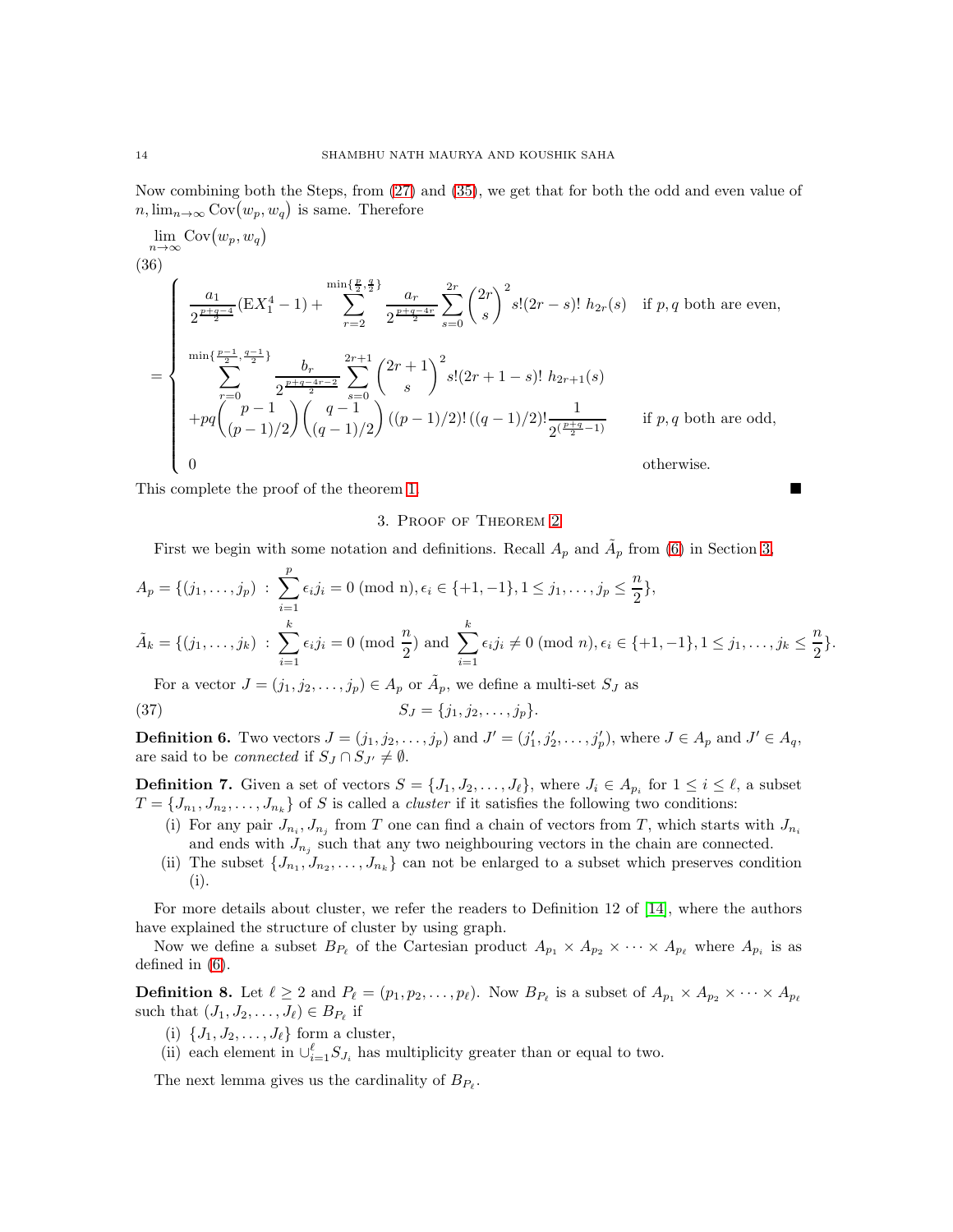<span id="page-14-0"></span>Lemma 9. For  $\ell \geq 3$ ,

(38) 
$$
|B_{P_{\ell}}| = o(n^{\frac{p_1+p_2+\cdots+p_{\ell}-\ell}{2}})
$$

*Proof.* The proof of this lemma is similar to the proof of Lemma 15 of [\[14\]](#page-18-12), where the authors have a different set of constraints on the elements of  $A_p$ s. But the idea is same. We skip the details here.

.

**Remark 10.** The above lemma is not true if  $\ell = 2$  and  $p_1 = p_2$ . Suppose  $(J_1, J_2) \in B_{P_2}$ . Then all  $p_1$  entries of  $J_1$  may coincides with  $p_2(= p_1)$  many entries of  $J_2$  and hence

$$
|B_{P_2}| = O(n^{p_1-1}).
$$

So in this situation,  $|B_{P_2}| > o(n^{\frac{p_1+p_2}{2}-1}).$ 

The following lemma is an easy consequence of Lemma [9.](#page-14-0)

<span id="page-14-3"></span>**Lemma 11.** Suppose  $\{J_1, J_2, \ldots, J_\ell\}$  form a cluster where  $J_i \in A_{p_i}$  with  $p_i \geq 2$  for  $1 \leq i \leq \ell$  and  ${X_i}_{i\geq 1}$  is independent which satisfies [\(4\)](#page-1-0). Then for  $\ell \geq 3$ ,

(39) 
$$
\frac{1}{n^{\frac{p_1+p_2+\cdots+p_\ell-\ell}{2}}}\sum_{A_{p_1},...,A_{p_\ell}} E\Big[\prod_{k=1}^\ell \Big(X_{J_k}-E(X_{J_k})\Big)\Big]=o(1),
$$

where

$$
J_k = (j_1^k, j_2^k, \dots, j_{p_k}^k) \text{ and } X_{J_k} = X_{j_1^k} X_{j_2^k} \cdots X_{j_{p_k}^k}.
$$

*Proof.* First observe that  $E\left[\prod_{k=1}^{\ell} (X_{J_k}-E(X_{J_k}))\right]$  will be non-zero only if each  $X_i$  appears at least twice in the collection  $\{X_{j_1^k}, X_{j_2^k}, \ldots, X_{j_{2p_k}^k}; 1 \leq k \leq \ell\}$ , because  $E(X_i) = 0$  for each i. Therefore

<span id="page-14-1"></span>(40) 
$$
\sum_{A_{p_1},...,A_{p_\ell}} \mathbb{E}\Big[\prod_{k=1}^{\ell} \Big(X_{J_k} - \mathbb{E}(X_{J_k})\Big)\Big] = \sum_{(J_1,...,J_\ell) \in B_{P_\ell}} \mathbb{E}\Big[\prod_{k=1}^{\ell} \Big(X_{J_k} - \mathbb{E}(X_{J_k})\Big)\Big],
$$

where  $B_{P_\ell}$  as in Definition [8.](#page-13-1) Since from [\(4\)](#page-1-0), we have

<span id="page-14-2"></span>
$$
E(X_i^2) = 1 \text{ and } \sup_{i \ge 1} E(|X_i|^k) = \alpha_k < \infty \text{ for } k \ge 3.
$$

Therefore for  $p_1, p_2, \ldots, p_\ell \geq 2$ , there exists  $\beta_\ell > 0$ , which depends only on  $p_1, p_2, \ldots, p_\ell$ , such that

(41) 
$$
\left| \mathbf{E} \left[ \prod_{k=1}^{\ell} \left( X_{J_k} - \mathbf{E}(X_{J_k}) \right) \right] \right| \leq \beta_{\ell}
$$

for all  $(J_1, J_2, \ldots, J_\ell) \in A_{p_1} \times A_{p_2} \times \cdots \times A_{p_\ell}$ .

Now using [\(40\)](#page-14-1) and [\(41\)](#page-14-2), we have

$$
\sum_{A_{p_1},...,A_{p_\ell}} \left| E \left[ \prod_{k=1}^{\ell} \left( X_{J_k} - E(X_{J_k}) \right) \right] \right| \leq \sum_{(J_1,J_2,...,J_\ell) \in B_{P_\ell}} \beta_\ell = |B_{p_\ell}| \beta_\ell.
$$

By using Lemma [9](#page-14-0) in above expression, we get

$$
\sum_{A_{p_1},\ldots,A_{p_\ell}} \left| \mathrm{E}\big[\prod_{k=1}^\ell \left(X_{J_k}-\mathrm{E}(X_{J_k})\right)\big]\right| \le o\big(n^{\frac{p_1+p_2+\cdots+p_\ell-\ell}{2}}\big),
$$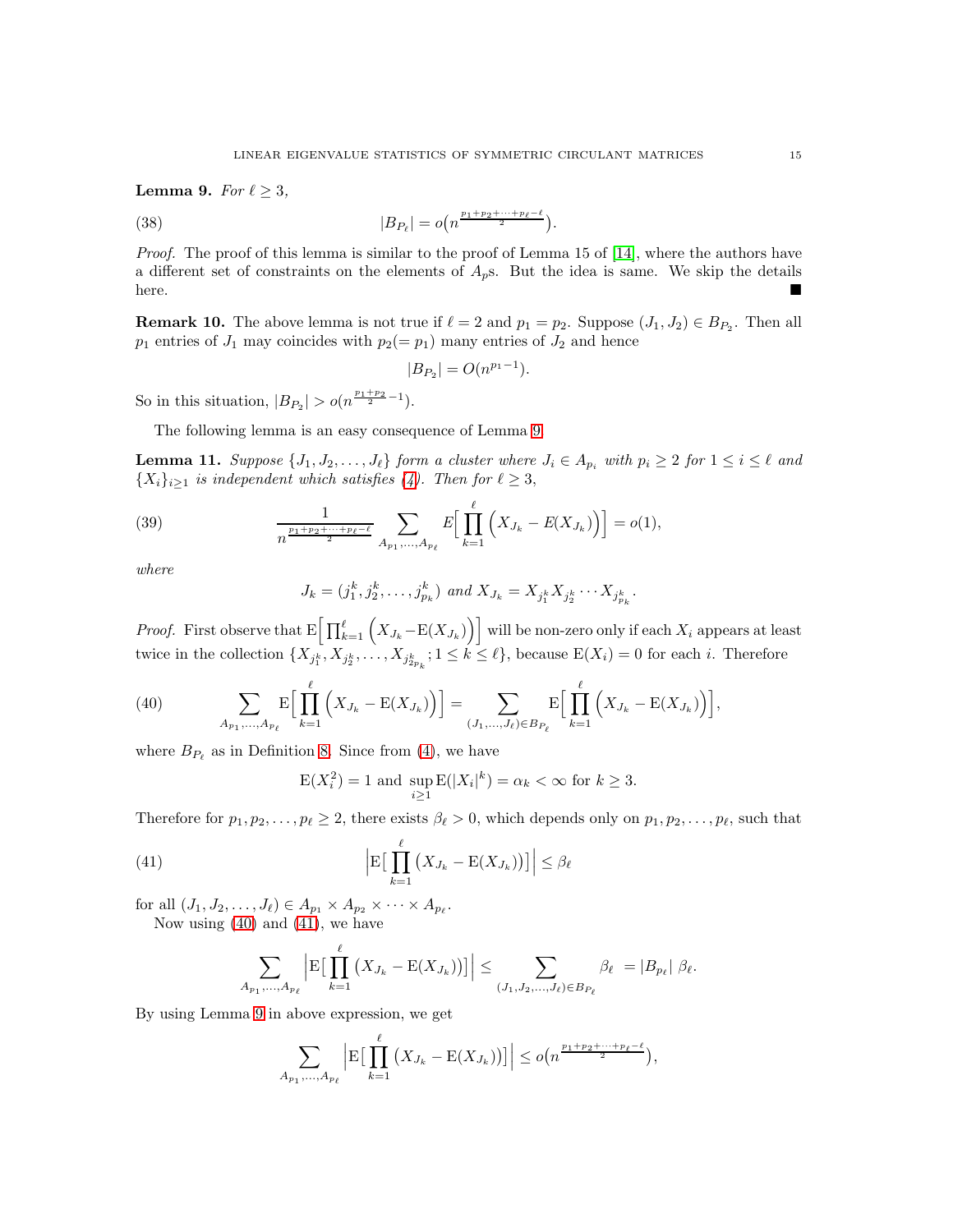and hence

$$
\frac{1}{n^{\frac{p_1+p_2+\cdots+p_\ell-\ell}{2}}}\sum_{A_{p_1},...,A_{p_\ell}} E\Big[\prod_{k=1}^\ell \Big(X_{J_k}-E(X_{J_k})\Big)\Big] = o(1).
$$

This completes the proof of lemma.

<span id="page-15-0"></span>**Lemma 12.** Suppose  $J_i \in A_{d_i}$  with  $d_i \geq 2$  for  $1 \leq i \leq \ell$  and  $\{X_i\}_{i \geq 1}$  is independent which satisfies [\(4\)](#page-1-0). Then

$$
\sum_{A_{d_1},\ldots,A_{d_\ell}} E\Big[\prod_{k=1}^{\ell} \Big(X_{J_k} - E(X_{J_k})\Big)\Big] = \begin{cases} O(n^{\frac{d_1+d_2+\cdots+d_\ell-\ell}{2}}) & \text{if } \{J_1,J_2,\ldots,J_\ell\} \text{ decomposes} \\ \text{into clusters of length 2} \\ o(n^{\frac{d_1+d_2+\cdots+d_\ell-\ell}{2}}) & \text{otherwise,} \end{cases}
$$

where

$$
J_k = (j_1^k, j_2^k, \dots, j_{d_k}^k) \text{ and } X_{J_k} = X_{j_1^k} X_{j_2^k} \cdots X_{j_{d_k}^k}.
$$

*Proof.* First observe that for a fixed  $J_1, J_2, \ldots, J_\ell$ , if there exists a  $k \in \{1, 2, \ldots, \ell\}$  such that  $J_k$  is not connected with any  $J_i$  for  $i \neq k$ , then

$$
\mathrm{E}\Big[\prod_{k=1}^{\ell}\Big(X_{J_k}-\mathrm{E}(X_{J_k})\Big)\Big]=0,
$$

due to the independence of  $\{X_i\}_{i\geq 1}$ .

Therefore for non-zero contribution,  $J_1, J_2, \ldots, J_\ell$  must form clusters with each cluster length greater than or equal to two, that is, each cluster should contain at least two vectors. Suppose  $G_1, G_2, \ldots, G_s$  are the clusters formed by vectors  $J_1, J_2, \ldots, J_\ell$  and  $|G_i| \geq 2$  for all  $1 \leq i \leq s$  where  $|G_i|$  denotes the length of the cluster  $G_i$ . Observe that  $\sum_{i=1}^s |G_i| = \ell$ .

If there exists a cluster  $G_j$  among  $G_1, G_2, \ldots, G_s$  such that  $|G_j| \geq 3$ , then from Theorem [1](#page-1-2) and Lemma [11,](#page-14-3) we have

$$
\sum_{A_{d_1},...,A_{d_\ell}} \mathbb{E}\Big[\prod_{k=1}^{\ell} \Big(X_{J_k} - \mathbb{E}(X_{J_k})\Big)\Big] = o(n^{\frac{d_1+d_2+\dots+d_\ell-\ell}{2}}).
$$

Therefore, if  $\ell$  is odd then there will be a cluster of odd length and hence

$$
\sum_{A_{d_1},\ldots,A_{d_\ell}} \mathrm{E}\Big[\prod_{k=1}^\ell \Big(X_{J_k}-\mathrm{E}(X_{J_k})\Big)\Big]=o(n^{\frac{d_1+d_2+\cdots+d_\ell-\ell}{2}}).
$$

Similarly, if  $\ell$  is even then from Theorem [1](#page-1-2) and Lemma [11,](#page-14-3) the contribution is  $O(n^{\frac{d_1+d_2+\cdots+d_\ell-\ell}{2}})$ only when  $\{J_1, J_2, \ldots, J_\ell\}$  decomposes into clusters of length 2.

This completes the proof of lemma.

<span id="page-15-1"></span>**Remark 13.** Suppose  $J_i \in F_{d_i}$  with  $d_i \geq 2$  for  $1 \leq i \leq \ell$  and  $\{X_i\}_{i \geq 1}$  is independent which satisfies [\(4\)](#page-1-0), where  $F_{d_i}$  is  $A_{d_i}$  or  $\tilde{A}_{d_i}$ . Then from [\(10\)](#page-4-3) and Lemma [12,](#page-15-0) we get (42)

$$
\sum_{F_{d_1},\ldots,F_{d_\ell}} \mathbb{E}\Big[\prod_{k=1}^\ell \Big(X_{J_k} - \mathbb{E}(X_{J_k})\Big)\Big] = \begin{cases} O(n^{\frac{d_1+d_2+\cdots+d_\ell-\ell}{2}}) & \text{if } \{J_1, J_2, \ldots, J_\ell\} \text{ decomposes into clusters} \\ & \text{of length 2 and } F_{d_i} = A_{d_i} \forall i = 1, 2, \ldots, \ell \\ o(n^{\frac{d_1+d_2+\cdots+d_\ell-\ell}{2}}) & \text{otherwise.} \end{cases}
$$

We shall use the above lemmata, Remarks and Theorem [1](#page-1-2) to prove Theorem [2.](#page-2-1)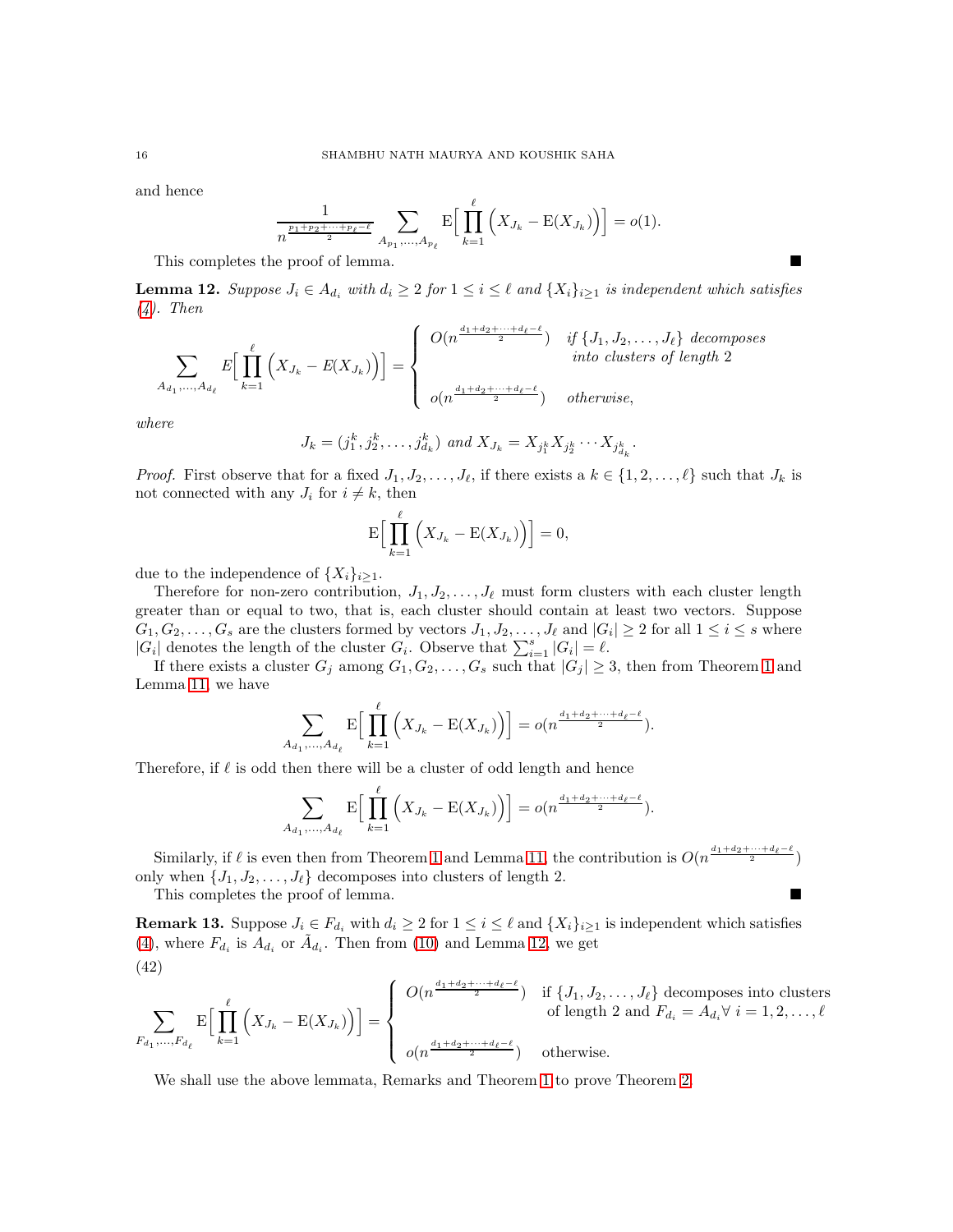Proof of Theorem [2.](#page-2-1) We use method of moments and Wick's formula to prove Theorem 2. Recall that from the method of moments, to prove  $w_Q \stackrel{d}{\longrightarrow} N(0, \sigma_Q^2)$ , it is sufficient to show that

$$
\lim_{n \to \infty} \mathbf{E}[(w_Q)^{\ell}] = \mathbf{E}[(N(0, \sigma_Q^2))^{\ell}] \quad \forall \ell = 1, 2, \dots
$$

Now to prove above equation, it is enough to show that, for  $p_1, p_2, \ldots, p_\ell \geq 2$ ,

<span id="page-16-0"></span>(43) 
$$
\lim_{n \to \infty} \mathbb{E}[w_{p_1} w_{p_2} \cdots w_{p_\ell}] = \mathbb{E}[N_{p_1} N_{p_2} \cdots N_{p_\ell}],
$$

where  $\{N_p\}_{p\geq 1}$  is a centered Gaussian family with covariance  $\sigma_{p,q}$ , that is,  $E[N_p, N_q] = \sigma_{p,p}$ , where  $\sigma_{p,q}$  as in [\(5\)](#page-1-1). Since for odd and even value of n, we have different trace formula, therefore we show  $(43)$  is true for odd and even value of n.

First suppose  $n$  is odd. Since from trace formula  $(7)$ , we have

$$
w_{p_k} = \frac{1}{\sqrt{n}} \Big( \text{Tr}(SC_n)^{p_k} - \text{E}[\text{Tr}(SC_n)^{p_k}] \Big)
$$
  
= 
$$
\frac{1}{n^{\frac{p_k-1}{2}}} \sum_{d_k=0}^{p_k} {p_k \choose d_k} \sum_{A_{d_k}} (X_0^{p_k-d_k} X_{J_{d_k}} - \text{E}[X_0^{p_k-d_k} X_{J_{d_k}}]).
$$

Therefore

$$
\lim_{n \to \infty} \mathbb{E}[w_{p_1} w_{p_2} \cdots w_{p_\ell}]
$$
\n
$$
= \lim_{n \to \infty} \frac{1}{n^{\frac{p_1 + p_2 + \cdots + p_\ell - \ell}{2}}} \sum_{d_1 = 0}^{p_1} \cdots \sum_{d_\ell = 0}^{p_\ell} {p_1 \choose d_1} \cdots {p_\ell \choose d_\ell} \sum_{A_{d_1}, \dots, A_{d_\ell}} \mathbb{E}\Big[\prod_{k=1}^\ell \Big(X_0^{p_k - d_k} X_{J_{d_k}} - \mathbb{E}[X_0^{p_k - d_k} X_{J_{d_k}}\Big)\Big]
$$
\n(44)

<span id="page-16-1"></span>
$$
(44)
$$

 $\overline{\mathcal{A}}$ 

$$
= \lim_{n \to \infty} \frac{1}{n^{\frac{p_1+p_2+\cdots+p_\ell-\ell}{2}}} \sum_{A_{p_1},...,A_{p_\ell}} \mathbb{E}\Big[\prod_{k=1}^\ell \Big(X_{J_k} - \mathbb{E}(X_{J_k})\Big)\Big],
$$

where the last equality comes due to Lemma [12.](#page-15-0) Because  $\theta$ 

$$
\sum_{d_1,\dots,d_{d_\ell}} \mathbb{E}\Big[\prod_{k=1}^{\ell} \Big(X_0^{p_k - d_k} X_{J_{d_k}} - \mathbb{E}[X_0^{p_k - d_k} X_{J_{d_k}}\Big)\Big] \leq O(n^{\frac{d_1 + d_2 + \dots + d_\ell - \ell}{2}}).
$$

Now combining Lemma [12](#page-15-0) for  $d_i = p_i$  and [\(44\)](#page-16-1), we get

$$
\lim_{n \to \infty} E[w_{p_1} w_{p_2} \cdots w_{p_\ell}]
$$
\n
$$
= \lim_{n \to \infty} \frac{1}{n^{\frac{p_1 + p_2 + \dots + p_\ell - \ell}{2}}} \sum_{A_{p_1}, \dots, A_{p_\ell}} E\Big[\prod_{k=1}^\ell (X_{J_k} - E(X_{J_k})\Big)\Big]
$$
\n
$$
= \lim_{n \to \infty} \frac{1}{n^{\frac{p_1 + p_2 + \dots + p_\ell - \ell}{2}}} \sum_{\pi \in \mathcal{P}_2(\ell)} \prod_{i=1}^{\frac{\ell}{2}} \sum_{A_{p_{y(i)}}, A_{p_{z(i)}}} E\big[(X_{J_{y(i)}} - E X_{J_{y(i)}})(X_{J_{z(i)}} - E X_{J_{z(i)}})\big],
$$

where  $\pi = \{\{y(1), z(1)\}, \ldots, \{y(\frac{\ell}{2}), z(\frac{\ell}{2})\}\}\in \mathcal{P}_2(\ell)$  and  $\mathcal{P}_2(\ell)$  is the set of all pair partition of  $\{1, 2, \ldots, \ell\}$ . Using Theorem [1,](#page-1-2) from the last equation, we get

<span id="page-16-2"></span>(45) 
$$
\lim_{n \to \infty} \mathbb{E}[w_{p_1} w_{p_2} \cdots w_{p_\ell}] = \sum_{\pi \in P_2(\ell)} \prod_{i=1}^{\frac{\ell}{2}} \lim_{n \to \infty} \mathbb{E}[w_{p_{y(i)}} w_{p_{z(i)}}].
$$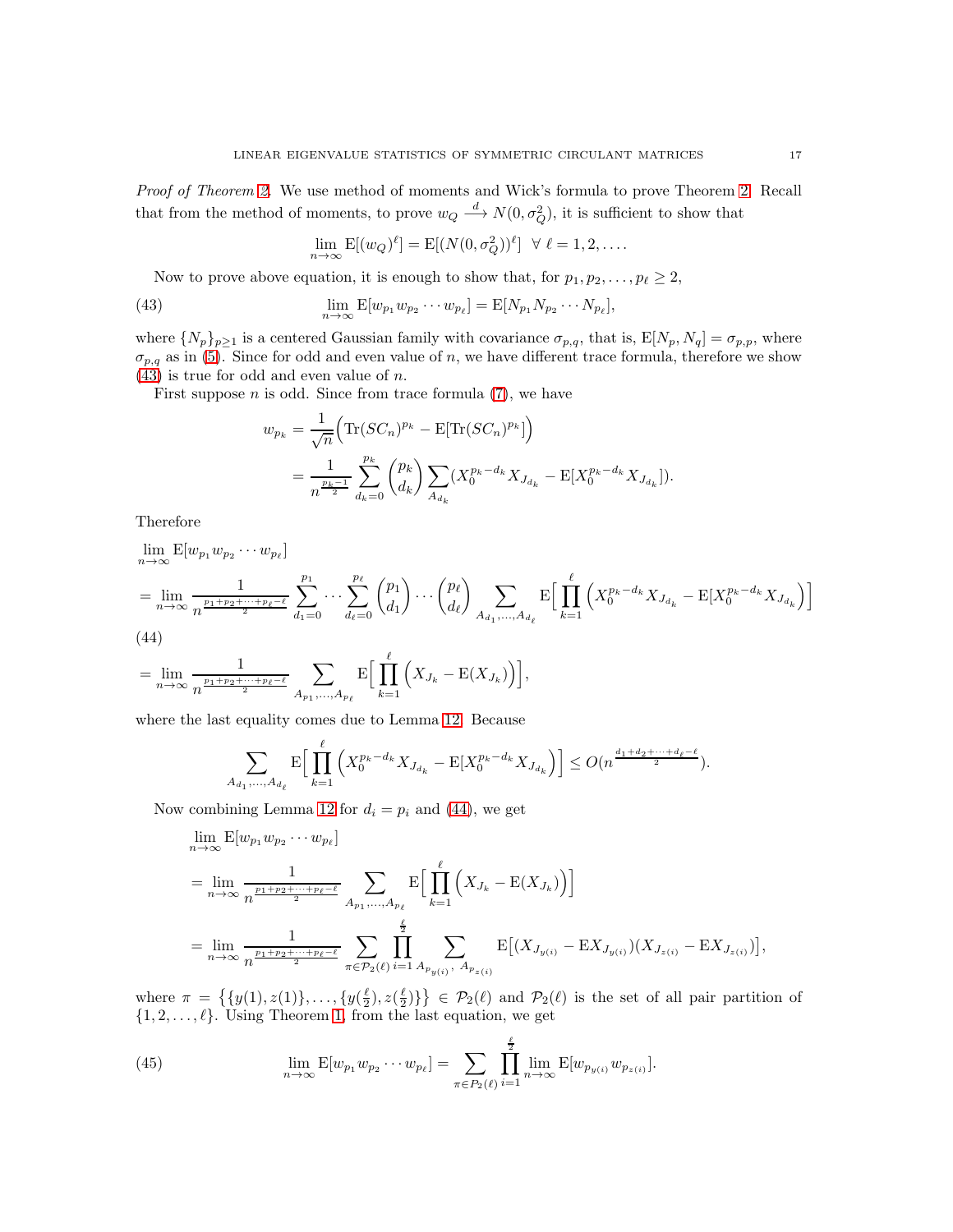Since from Theorem [1,](#page-1-2) we have

$$
\lim_{n \to \infty} \mathcal{E}(w_p w_q) = \sigma_{p,q} (= \mathcal{E}(N_p N_q)).
$$

Therefore using Wick's formula, from [\(45\)](#page-16-2) we get

$$
\lim_{n \to \infty} \mathbb{E}[w_{p_1} w_{p_2} \cdots w_{p_\ell}] = \sum_{\pi \in P_2(\ell)} \prod_{i=1}^{\frac{\ell}{2}} \lim_{n \to \infty} \mathbb{E}[w_{p_{y(i)}} w_{p_{z(i)}}]
$$
\n
$$
= \sum_{\pi \in P_2(\ell)} \prod_{i=1}^{\frac{\ell}{2}} \mathbb{E}[N_{p_{y(i)}} N_{p_{z(i)}}]
$$
\n
$$
= \mathbb{E}[N_{p_1} N_{p_2} \cdots N_{p_\ell}].
$$

Now suppose  $n$  is even. Then by using trace formula  $(8)$ , we get

$$
w_{p_k} = \frac{1}{n^{\frac{p_k-1}{2}}} \sum_{d_k=0}^{p_k} {p_k \choose d_k} \Big[ Y_k \sum_{A_{d_k}} X_{J_{d_k}} + \tilde{Y}_{d_k} \sum_{\tilde{A}_{d_k}} X_{J_{d_k}} - \mathbb{E}[Y_{d_k} \sum_{A_{d_k}} X_{J_{d_k}} + \tilde{Y}_{d_k} \sum_{\tilde{A}_{d_k}} X_{J_{d_k}}] \Big]
$$
  

$$
= \frac{1}{n^{\frac{p_k-1}{2}}} \sum_{d_k=0}^{p_k} {p_k \choose d_k} \Big[ \sum_{A_{d_k}} Y_{d_k} X_{J_{d_k}} - \mathbb{E}[Y_{d_k} X_{J_{d_k}}] + \sum_{\tilde{A}_{d_k}} \tilde{Y}_{d_k} X_{J_{d_k}} - \mathbb{E}[\tilde{Y}_{d_k} X_{J_{d_k}}] \Big],
$$

and therefore

$$
\lim_{n \to \infty} \mathbb{E}[w_{p_1} w_{p_2} \cdots w_{p_\ell}]
$$
\n
$$
= \lim_{n \to \infty} \frac{1}{n^{\frac{p_1 + p_2 + \cdots + p_\ell - \ell}{2}}} \sum_{d_1 = 0}^{p_1} \cdots \sum_{d_\ell = 0}^{p_\ell} {p_1 \choose d_1} \cdots {p_\ell \choose d_\ell} \mathbb{E} \Big[ \prod_{k=1}^{\ell} \Big( \sum_{A_{d_k}} Y_{d_k} X_{J_{d_k}} - \mathbb{E}[Y_{d_k} X_{J_{d_k}}] \Big) + \sum_{\tilde{A}_{d_k}} \tilde{Y}_{d_k} X_{J_{d_k}} - \mathbb{E}[\tilde{Y}_{d_k} X_{J_{d_k}}] \Big) \Big]
$$
\n
$$
(46) \qquad = \lim_{n \to \infty} \frac{1}{n^{\frac{p_1 + p_2 + \cdots + p_\ell - \ell}{2}}} \sum_{A_{p_1}, \dots, A_{p_\ell}} \mathbb{E} \Big[ \prod_{k=1}^{\ell} \Big( X_{J_k} - \mathbb{E}(X_{J_k}) \Big) \Big],
$$

<span id="page-17-4"></span>where the last equality comes due to Lemma [12](#page-15-0) and Remark [13.](#page-15-1) Since [\(46\)](#page-17-4) is same as [\(44\)](#page-16-1), therefore by the the similar calculation as we have done for  $n$  odd case, we get

$$
\lim_{\substack{n \to \infty \\ n \text{ even}}} \mathbb{E}[w_{p_1} w_{p_2} \cdots w_{p_\ell}] = \mathbb{E}[N_{p_1} N_{p_2} \cdots N_{p_\ell}].
$$

This completes the proof of Theorem [2](#page-2-1) after combining odd and even cases of  $n$ .

### **REFERENCES**

- <span id="page-17-2"></span>[1] Kartick Adhikari and Koushik Saha, Fluctuations of eigenvalues of patterned random matrices, J. Math. Phys. 58 (2017), no. 6, 063301, 20. MR 3666201
- <span id="page-17-3"></span>[2] , Universality in the fluctuation of eigenvalues of random circulant matrices, Statist. Probab. Lett. 138 (2018), 1–8. MR 3788711
- <span id="page-17-1"></span>[3] Greg W. Anderson and Ofer Zeitouni, A CLT for a band matrix model, Probab. Theory Related Fields 134 (2006), no. 2, 283–338. MR 2222385
- <span id="page-17-0"></span>[4] L. V. Arharov, Limit theorems for the characteristic roots of a sample covariance matrix, Dokl. Akad. Nauk SSSR 199 (1971), 994–997. MR 0309171